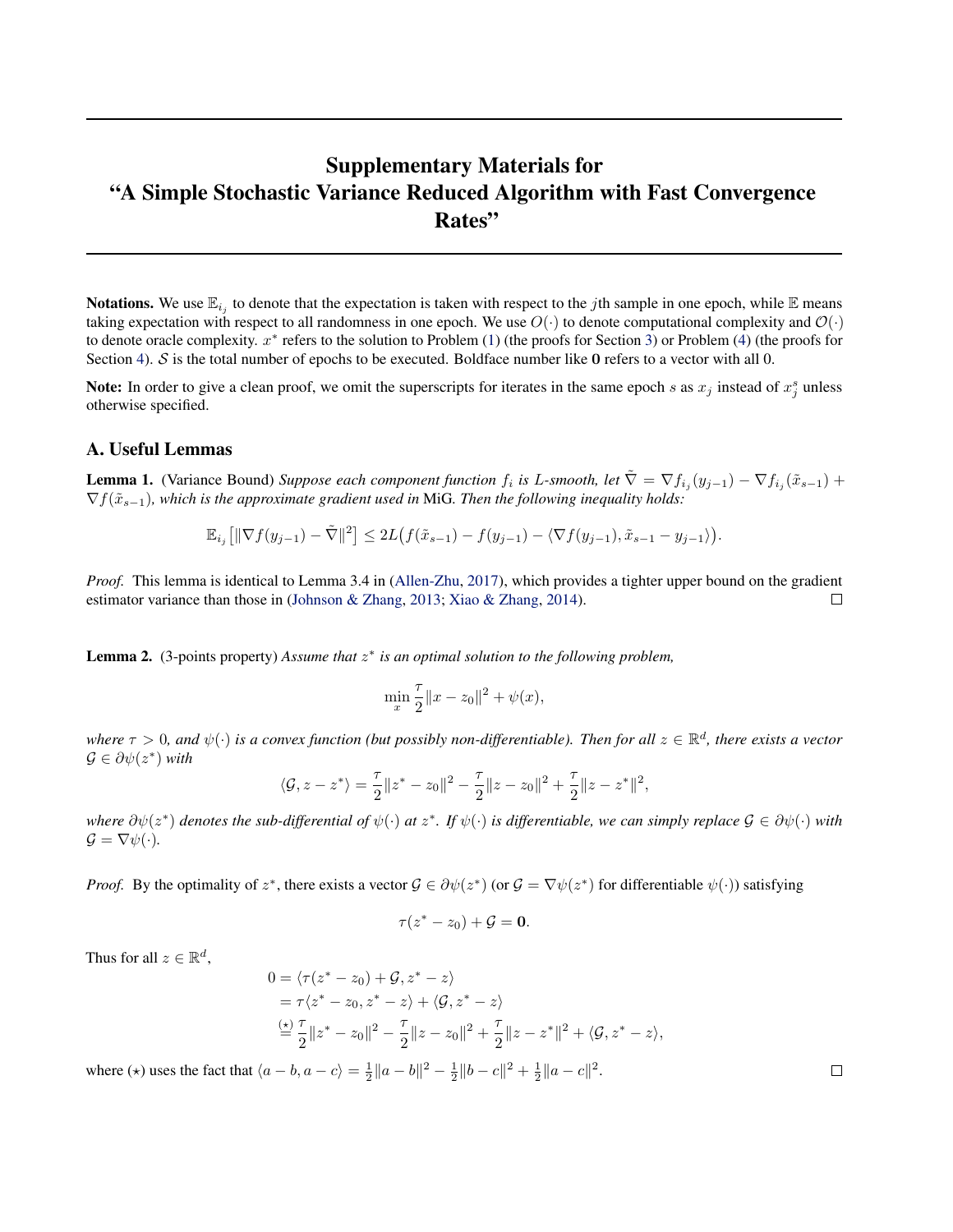<span id="page-1-0"></span>**Lemma 3.** If two vector  $x_j$ ,  $x_{j-1} \in \mathbb{R}^d$  satisfy  $x_j = \arg \min_x \{ \frac{1}{2\eta} \|x - x_{j-1}\|^2 + \langle \tilde{\nabla}, x \rangle + g(x) \}$  with a constant vector  $\tilde{\nabla}$  and a general convex function  $g(\cdot)$ , then for all  $u \in \mathbb{R}^d$ , we have

$$
\langle \tilde{\nabla}, x_j - u \rangle \le -\frac{1}{2\eta} \|x_{j-1} - x_j\|^2 + \frac{1}{2\eta} \|x_{j-1} - u\|^2 - \frac{1}{2\eta} \|x_j - u\|^2 + g(u) - g(x_j).
$$

*Moreover, if*  $g(\cdot)$  *is*  $\sigma$ -strongly convex, the above inequality becomes

$$
\langle \tilde{\nabla}, x_j - u \rangle \le -\frac{1}{2\eta} \|x_{j-1} - x_j\|^2 + \frac{1}{2\eta} \|x_{j-1} - u\|^2 - \frac{1 + \eta \sigma}{2\eta} \|x_j - u\|^2 + g(u) - g(x_j).
$$

*Proof.* Applying Lemma [2](#page-0-0) with  $z = u$ ,  $z_0 = x_{j-1}$ ,  $z^* = x_j$ ,  $\tau = \frac{1}{\eta}$ ,  $\psi(x) = \langle \tilde{\nabla}, x \rangle + g(x)$ , there exists a vector  $\mathcal{G} \in \partial g(x_i)$  (or  $\mathcal{G} = \nabla g(x_i)$  for differentiable  $g(\cdot)$ ) satisfying

$$
\langle \tilde{\nabla}, u - x_j \rangle + \langle \mathcal{G}, u - x_j \rangle = \frac{1}{2\eta} \|x_{j-1} - x_j\|^2 - \frac{1}{2\eta} \|x_{j-1} - u\|^2 + \frac{1}{2\eta} \|x_j - u\|^2.
$$

Using the convexity of  $g(\cdot)$ , we get  $g(u) - g(x_i) \ge \langle \mathcal{G}, u - x_i \rangle$  by definition. After rearranging, we conclude that

$$
\langle \tilde{\nabla}, x_j - u \rangle \le -\frac{1}{2\eta} \|x_{j-1} - x_j\|^2 + \frac{1}{2\eta} \|x_{j-1} - u\|^2 - \frac{1}{2\eta} \|x_j - u\|^2 + g(u) - g(x_j).
$$

If  $g(\cdot)$  is further  $\sigma$ -strongly convex, we have  $g(u) - g(x_j) \ge \langle \mathcal{G}, u - x_j \rangle + \frac{\sigma}{2} ||x_j - u||^2$  by [\(3\)](#page--1-0). Similarly, we can write

$$
\langle \tilde{\nabla}, x_j - u \rangle \le -\frac{1}{2\eta} \|x_{j-1} - x_j\|^2 + \frac{1}{2\eta} \|x_{j-1} - u\|^2 - \frac{1 + \eta \sigma}{2\eta} \|x_j - u\|^2 + g(u) - g(x_j).
$$

#### B. Proofs for Section [3](#page--1-0)

#### B.1. Proof of Theorem [1](#page--1-0)

First, we add the following constraint on the parameters  $\eta$  and  $\theta$ , which is crucial in the proof of Theorem [1:](#page--1-0)

$$
L\theta + \frac{L\theta}{1-\theta} \le \frac{1}{\eta}, \text{ or equivalently } \eta \le \frac{1-\theta}{L\theta(2-\theta)}.
$$
 (7)

We start with convexity of  $f(\cdot)$  at  $y_{j-1}$ . By definition, for any vector  $u \in \mathbb{R}^d$ , we have

$$
f(y_{j-1}) - f(u) \le \langle \nabla f(y_{j-1}), y_{j-1} - u \rangle
$$
  
=  $\langle \nabla f(y_{j-1}), y_{j-1} - x_{j-1} \rangle + \langle \nabla f(y_{j-1}), x_{j-1} - u \rangle$   
 $\stackrel{\text{(x)}}{=} \frac{1 - \theta}{\theta} \langle \nabla f(y_{j-1}), \tilde{x}_{s-1} - y_{j-1} \rangle + \langle \nabla f(y_{j-1}), x_{j-1} - u \rangle,$  (8)

where ( $\star$ ) follows from the fact that  $y_{j-1} = \theta x_{j-1} + (1 - \theta)\tilde{x}_{s-1}$ .

Then we further expand  $\langle \nabla f(y_{j-1}), x_{j-1} - u \rangle$  as

$$
\langle \nabla f(y_{j-1}), x_{j-1} - u \rangle = \langle \nabla f(y_{j-1}) - \tilde{\nabla}, x_{j-1} - u \rangle + \langle \tilde{\nabla}, x_{j-1} - x_j \rangle + \langle \tilde{\nabla}, x_j - u \rangle. \tag{9}
$$

Using L-smooth [\(2\)](#page--1-0) of  $f(\cdot)$  at  $(y_j, y_{j-1})$ , we get

$$
f(y_j) - f(y_{j-1}) \le \langle \nabla f(y_{j-1}), y_j - y_{j-1} \rangle + \frac{L}{2} \|y_j - y_{j-1}\|^2
$$
  
\n
$$
\stackrel{\text{(b)}}{=} \theta \langle \nabla f(y_{j-1}), x_j - x_{j-1} \rangle + \frac{L\theta^2}{2} \|x_j - x_{j-1}\|^2
$$
  
\n
$$
= \theta \left[ \langle \nabla f(y_{j-1}) - \tilde{\nabla}, x_j - x_{j-1} \rangle + \langle \tilde{\nabla}, x_j - x_{j-1} \rangle \right] + \frac{L\theta^2}{2} \|x_j - x_{j-1}\|^2,
$$
  
\n
$$
\langle \tilde{\nabla}, x_{j-1} - x_j \rangle \le \frac{1}{\theta} \left( f(y_{j-1}) - f(y_j) \right) + \langle \nabla f(y_{j-1}) - \tilde{\nabla}, x_j - x_{j-1} \rangle + \frac{L\theta}{2} \|x_j - x_{j-1}\|^2,
$$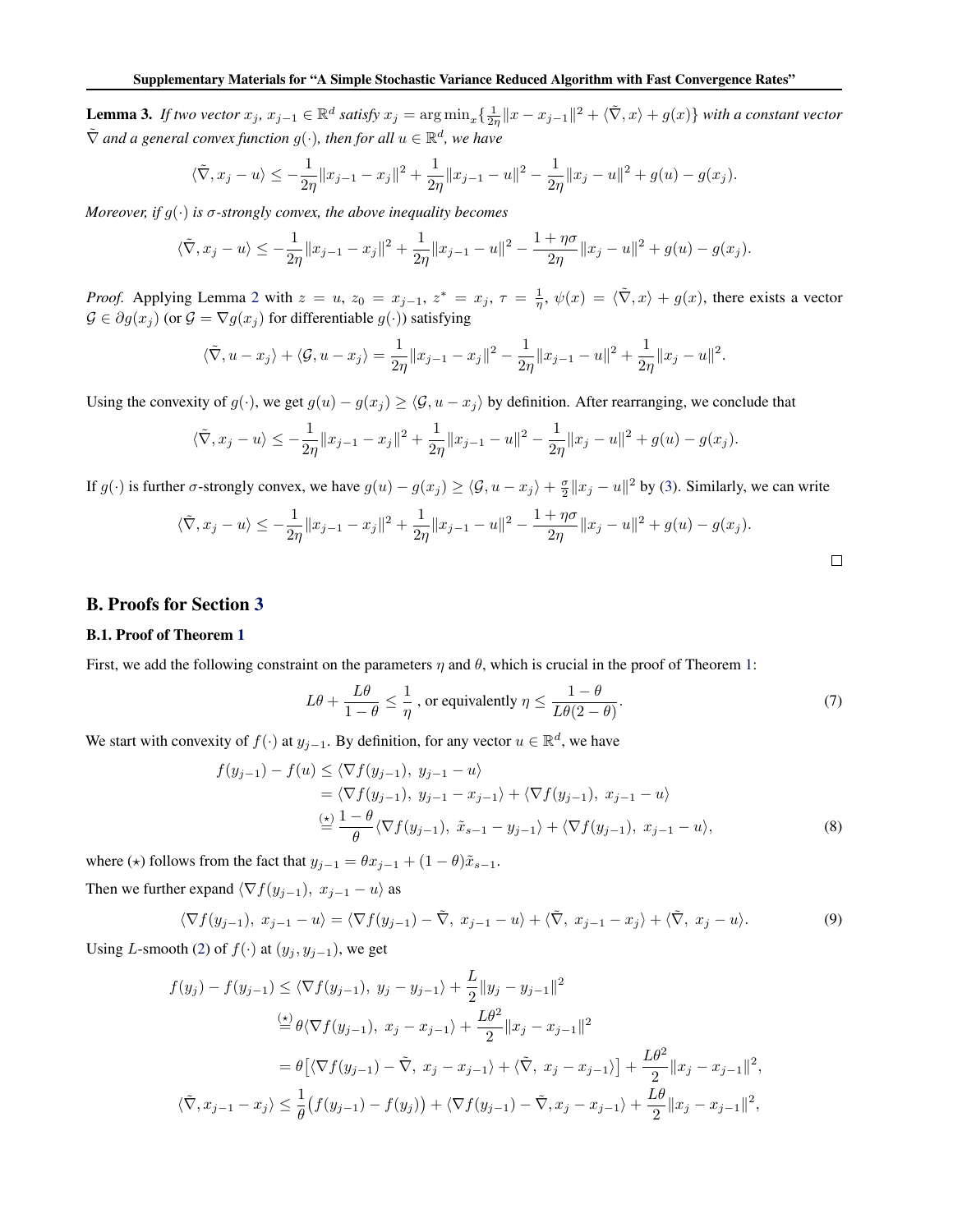where  $(\star)$  uses the definition of  $y_{j-1}$ .

After plugging in the constraint [\(7\)](#page-1-0), we have

$$
\langle \tilde{\nabla}, x_{j-1} - x_j \rangle \le \frac{1}{\theta} \left( f(y_{j-1}) - f(y_j) \right) + \langle \nabla f(y_{j-1}) - \tilde{\nabla}, x_j - x_{j-1} \rangle + \frac{1}{2\eta} \| x_j - x_{j-1} \|^2 - \frac{L\theta}{2(1-\theta)} \| x_j - x_{j-1} \|^2. \tag{10}
$$

Then we are ready to combine [\(8\)](#page-1-0), [\(9\)](#page-1-0), (10), as well as Lemma [3](#page-1-0) (here  $g(x)$  is  $\sigma$ -strongly convex by Assumption [1\)](#page--1-0), which gives

$$
f(y_{j-1}) - f(u) \le \frac{1-\theta}{\theta} \langle \nabla f(y_{j-1}), \tilde{x}_{s-1} - y_{j-1} \rangle + \langle \nabla f(y_{j-1}) - \tilde{\nabla}, x_j - u \rangle + \frac{1}{\theta} (f(y_{j-1}) - f(y_j))
$$

$$
- \frac{L\theta}{2(1-\theta)} ||x_j - x_{j-1}||^2 + \frac{1}{2\eta} ||x_{j-1} - u||^2 - \frac{1+\eta\sigma}{2\eta} ||x_j - u||^2 + g(u) - g(x_j).
$$

After taking expectation with respect to the sample  $i_j$ , we obtain

$$
f(y_{j-1}) - f(u) \leq \frac{1-\theta}{\theta} \langle \nabla f(y_{j-1}), \tilde{x}_{s-1} - y_{j-1} \rangle + \mathbb{E}_{i_j} \left[ \langle \nabla f(y_{j-1}) - \tilde{\nabla}, x_j - x_{j-1} \rangle \right] + \frac{1}{\theta} (f(y_{j-1}) - \mathbb{E}_{i_j} \left[ f(y_j) \right])
$$
  

$$
- \frac{L\theta}{2(1-\theta)} \mathbb{E}_{i_j} \left[ \|x_j - x_{j-1}\|^2 \right] + \frac{1}{2\eta} \|x_{j-1} - u\|^2 - \frac{1+\eta\sigma}{2\eta} \mathbb{E}_{i_j} \left[ \|x_j - u\|^2 \right] + g(u) - \mathbb{E}_{i_j} \left[ g(x_j) \right]
$$
  

$$
\leq \frac{1-\theta}{\theta} \langle \nabla f(y_{j-1}), \tilde{x}_{s-1} - y_{j-1} \rangle + \frac{1}{2\beta} \mathbb{E}_{i_j} \left[ \|\nabla f(y_{j-1}) - \tilde{\nabla}\|^2 \right] + \frac{\beta}{2} \mathbb{E}_{i_j} \left[ \|x_j - x_{j-1}\|^2 \right]
$$
  

$$
+ \frac{1}{\theta} (f(y_{j-1}) - \mathbb{E}_{i_j} \left[ f(y_j) \right]) - \frac{L\theta}{2(1-\theta)} \mathbb{E}_{i_j} \left[ \|x_j - x_{j-1}\|^2 \right] + \frac{1}{2\eta} \|x_{j-1} - u\|^2
$$
  

$$
- \frac{1+\eta\sigma}{2\eta} \mathbb{E}_{i_j} \left[ \|x_j - u\|^2 \right] + g(u) - \mathbb{E}_{i_j} \left[ g(x_j) \right],
$$

where (a) holds due to the unbiasedness of the gradient estimator  $\mathbb{E}_{i_j} \left[ \nabla f(y_{j-1}) - \tilde{\nabla} \right] = \mathbf{0}$ , and (b) uses the Young's inequality to expand  $\mathbb{E}_{i_j} \left[ \langle \nabla f(y_{j-1}) - \tilde{\nabla}, x_j - x_{j-1} \rangle \right]$  with the parameter  $\beta > 0$ .

Applying Lemma [1](#page-0-0) to bound the variance term  $\mathbb{E}_{i_j} \left[ \|\nabla f(y_{j-1}) - \tilde{\nabla} \|^2 \right]$ , we get

$$
f(y_{j-1}) - f(u) \leq \frac{1 - \theta}{\theta} \langle \nabla f(y_{j-1}), \tilde{x}_{s-1} - y_{j-1} \rangle + \frac{L}{\beta} \left( f(\tilde{x}_{s-1}) - f(y_{j-1}) - \langle \nabla f(y_{j-1}), \tilde{x}_{s-1} - y_{j-1} \rangle \right) + \frac{\beta}{2} \mathbb{E}_{i_j} \left[ ||x_j - x_{j-1}||^2 \right] + \frac{1}{\theta} \left( f(y_{j-1}) - \mathbb{E}_{i_j} \left[ f(y_j) \right] \right) - \frac{L\theta}{2(1 - \theta)} \mathbb{E}_{i_j} \left[ ||x_j - x_{j-1}||^2 \right] + \frac{1}{2\eta} ||x_{j-1} - u||^2 - \frac{1 + \eta \sigma}{2\eta} \mathbb{E}_{i_j} \left[ ||x_j - u||^2 \right] + g(u) - \mathbb{E}_{i_j} \left[ g(x_j) \right].
$$

Let  $\beta = \frac{L\theta}{1-\theta} > 0$ , by rearranging the above inequality, we obtain

$$
0 \leq \frac{1-\theta}{\theta} f(\tilde{x}_{s-1}) - \frac{1}{\theta} \mathbb{E}_{i_j} [f(y_j)] + F(u) - \mathbb{E}_{i_j} [g(x_j)] + \frac{1}{2\eta} \|x_{j-1} - u\|^2 - \frac{1+\eta\sigma}{2\eta} \mathbb{E}_{i_j} [\|x_j - u\|^2]
$$
  
\n
$$
\leq \frac{1-\theta}{\theta} F(\tilde{x}_{s-1}) - \frac{1}{\theta} \mathbb{E}_{i_j} [F(y_j)] + F(u) + \frac{1}{2\eta} \|x_{j-1} - u\|^2 - \frac{1+\eta\sigma}{2\eta} \mathbb{E}_{i_j} [\|x_j - u\|^2],
$$
  
\n
$$
\frac{1}{\theta} (\mathbb{E}_{i_j} [F(y_j)] - F(u)) \leq \frac{1-\theta}{\theta} (F(\tilde{x}_{s-1}) - F(u)) + \frac{1}{2\eta} \|x_{j-1} - u\|^2 - \frac{1+\eta\sigma}{2\eta} \mathbb{E}_{i_j} [\|x_j - u\|^2],
$$
 (11)

where ( $\star$ ) follows from the Jensen's inequality and the definition of  $y_{j-1}$ , which leads to  $-g(x_j) \leq \frac{1-\theta}{\theta} g(\tilde{x}_{s-1}) - \frac{1}{\theta} g(y_j)$ . Let  $u = x^*$ , using our choice of  $\omega = 1 + \eta \sigma$  to sum (11) over  $j = 1...m$  with increasing weight  $\omega^{j-1}$ . After taking expectation with respect to all randomness in this epoch, we have

$$
\frac{1}{\theta} \sum_{j=0}^{m-1} \omega^j \big( \mathbb{E} \big[ F(y_{j+1}) \big] - F(x^*) \big) + \frac{\omega^m}{2\eta} \mathbb{E} \big[ \|x_m - x^*\|^2 \big] \le \frac{1-\theta}{\theta} \sum_{j=0}^{m-1} \omega^j \big( F(\tilde{x}_{s-1}) - F(x^*) \big) + \frac{1}{2\eta} \|x_0 - x^*\|^2.
$$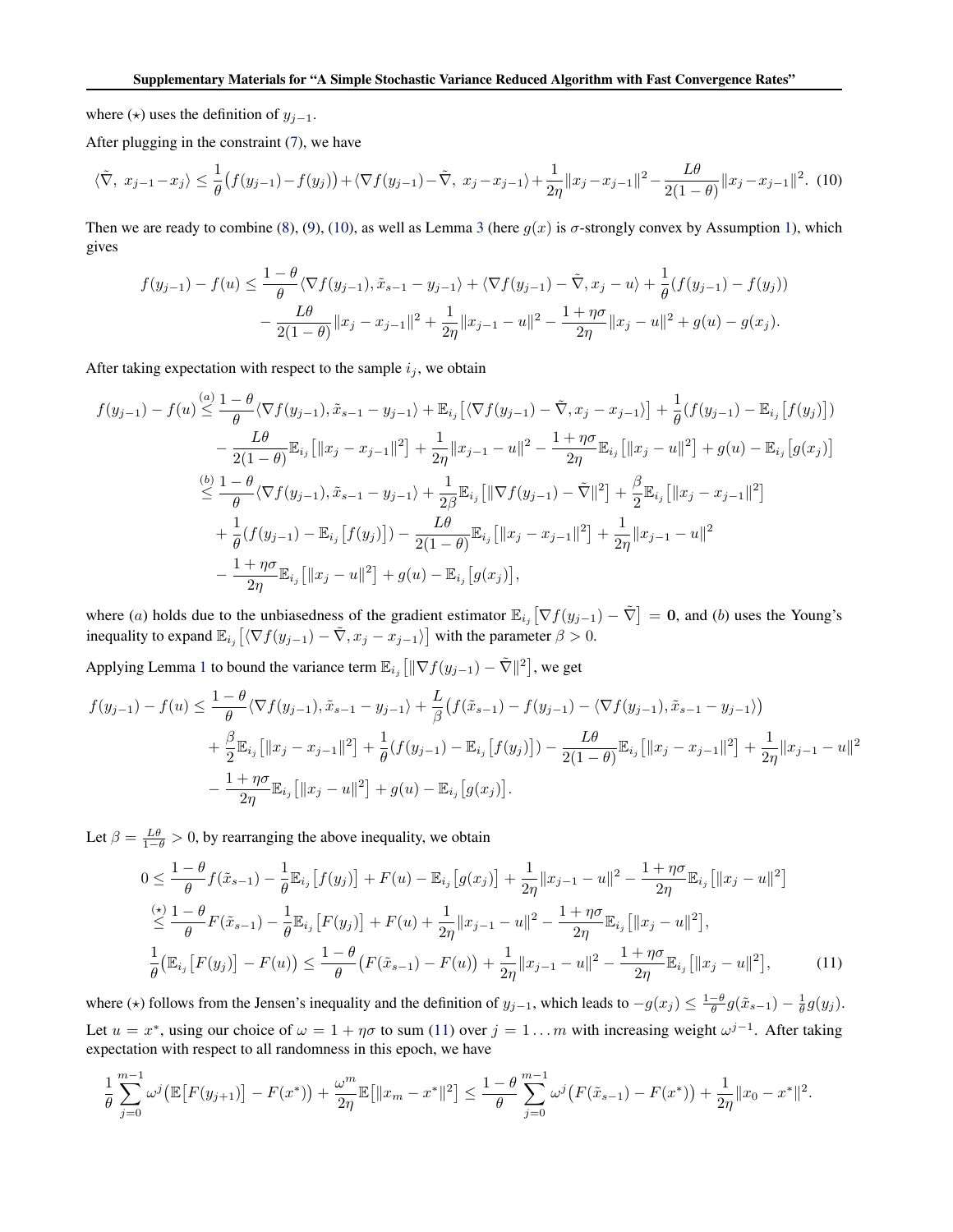<span id="page-3-0"></span>Using the Jensen's inequality and  $\tilde{x}_s = \theta \left( \sum_{j=0}^{m-1} \omega^j \right)^{-1} \sum_{j=0}^{m-1} \omega^j x_{j+1} + (1-\theta) \tilde{x}_{s-1} = (\sum_{j=0}^{m-1} \omega^j)^{-1} \sum_{j=0}^{m-1} \omega^j y_{j+1}$ we have

$$
\frac{1}{\theta} \sum_{j=0}^{m-1} \omega^j \left( \mathbb{E} \left[ F(\tilde{x}_s) \right] - F(x^*) \right) + \frac{\omega^m}{2\eta} \mathbb{E} \left[ \|x_m - x^*\|^2 \right] \le \frac{1-\theta}{\theta} \sum_{j=0}^{m-1} \omega^j \left( F(\tilde{x}_{s-1}) - F(x^*) \right) + \frac{1}{2\eta} \|x_0 - x^*\|^2. \tag{12}
$$

(I) Consider the first case in Theorem [1](#page--1-0) with  $\frac{m}{\kappa} \leq \frac{3}{4}$ , we set  $\eta = \sqrt{\frac{1}{3\sigma mL}}$ ,  $\theta = \sqrt{\frac{m}{3\kappa}} \leq \frac{1}{2}$ , and  $m = \Theta(n)$ .

First, we evaluate the crucial constraint [\(7\)](#page-1-0). By substituting in our parameter settings, the constraint becomes

$$
L\theta + \frac{L\theta}{1-\theta} \le \frac{1}{\eta} \to \sqrt{\frac{m}{\kappa}} \le \frac{\sqrt{3}}{2}.
$$

Thus the constraint is satisfied by meeting the case assumption.

Then we focus on  $(1 - \theta)\omega^m$ , observed that

$$
(1 - \theta)\omega^m = (1 - \sqrt{\frac{m}{3\kappa}}) \cdot (1 + \sqrt{\frac{1}{3m\kappa}})^m.
$$

Let  $\zeta = \sqrt{\frac{m}{\kappa}}, \zeta \in (0, \frac{\sqrt{3}}{2}],$  we can denote

$$
\phi(\zeta) = (1 - \frac{\sqrt{3}}{3}\zeta) \cdot (1 + \frac{\sqrt{3}}{3} \cdot \frac{\zeta}{m})^m
$$

as a function of  $\zeta$ .

By taking derivative with respect to  $\zeta$ , we find that  $\phi(\zeta)$  is monotonically decreasing on  $[0, \frac{\sqrt{3}}{2}]$  for any  $m > 0$ , which means

$$
(1 - \theta)\omega^m \le \max_{\zeta \in (0, \frac{\sqrt{3}}{2}]} \phi(\zeta) \le \phi(0) = 1.
$$

Thus we have  $\frac{1}{\theta} \ge \frac{1-\theta}{\theta} \omega^m$ . By using this inequality in (12), we get

$$
\frac{1-\theta}{\theta} \sum_{j=0}^{m-1} \omega^j \left( \mathbb{E} \left[ F(\tilde{x}_s) \right] - F(x^*) \right) + \frac{1}{2\eta} \mathbb{E} \left[ \|x_m - x^*\|^2 \right] \n\leq \omega^{-m} \cdot \left( \frac{1-\theta}{\theta} \sum_{j=0}^{m-1} \omega^j \left( F(\tilde{x}_{s-1}) - F(x^*) \right) + \frac{1}{2\eta} \|x_0 - x^*\|^2 \right).
$$

Dividing both sides of the above inequality by  $\frac{1-\theta}{\theta} \sum_{j=0}^{m-1} \omega^j$ , we get

$$
\begin{aligned} &\left(\mathbb{E}\big[F(\tilde{x}_s)\big] - F(x^*)\right) + \frac{\theta}{2\eta(1-\theta)\sum_{j=0}^{m-1}\omega^j}\mathbb{E}\big[\|x_m - x^*\|^2\big] \\ &\leq \omega^{-m} \cdot \left(\left(F(\tilde{x}_{s-1}) - F(x^*)\right) + \frac{\theta}{2\eta(1-\theta)\sum_{j=0}^{m-1}\omega^j}\|x_0 - x^*\|^2\right). \end{aligned}
$$

Summing the above inequality over  $s = 1 \dots S$ , we get

$$
\left(\mathbb{E}\big[F(\tilde{x}_{\mathcal{S}})\big] - F(x^*)\right) + \frac{\theta}{2\eta(1-\theta)\sum_{j=0}^{m-1}\omega^j}\mathbb{E}\big[\|x_m^{\mathcal{S}} - x^*\|^2\big]
$$
  

$$
\leq \omega^{-\mathcal{S}m} \cdot \left(\left(F(\tilde{x}_0) - F(x^*)\right) + \frac{\theta}{2\eta(1-\theta)\sum_{j=0}^{m-1}\omega^j}\|x_0^1 - x^*\|^2\right).
$$

Notice that in order to prevent confusion, we mark iterates with epoch number, such as  $x_m^S$  represent the last iterate in epoch S.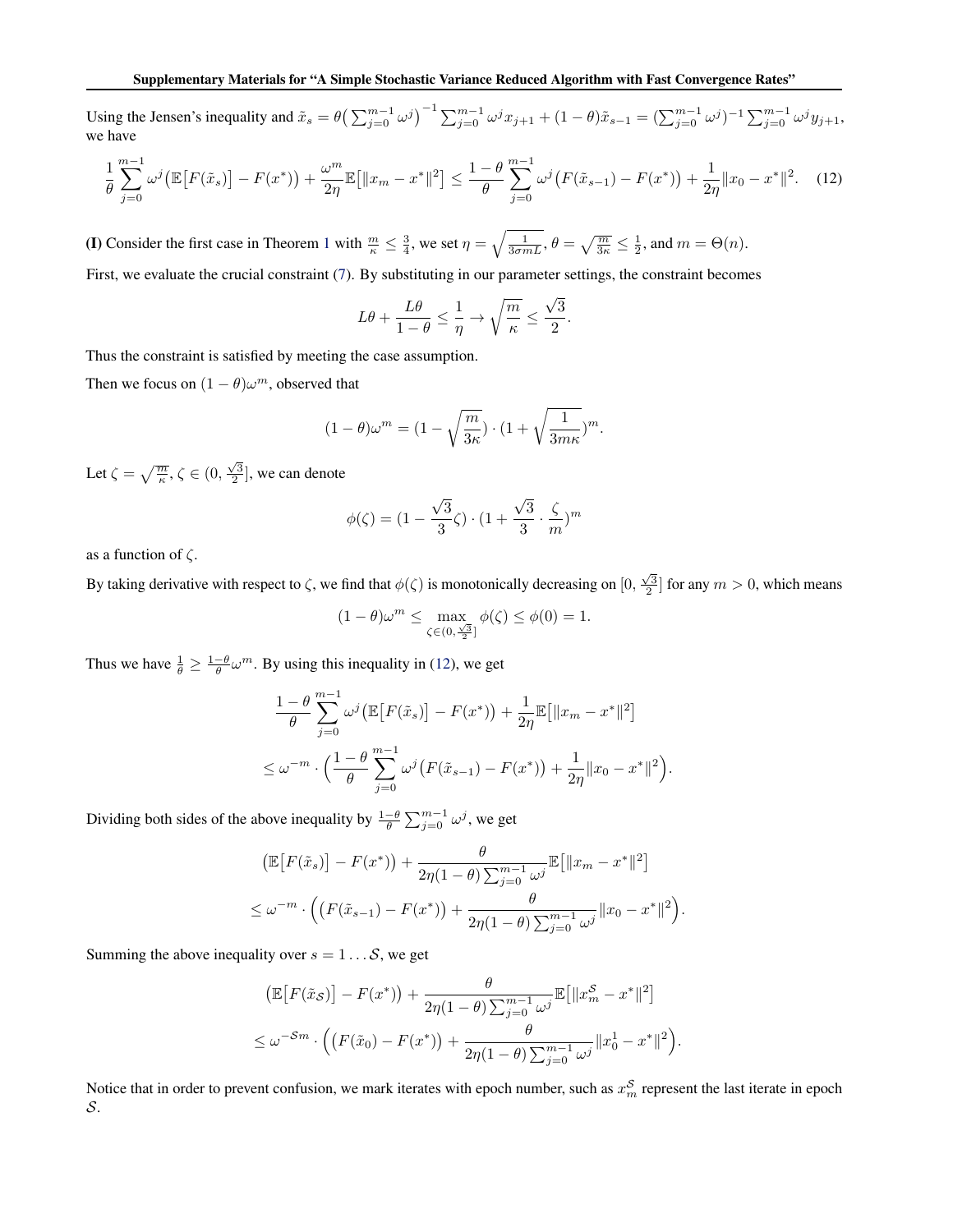Using the fact that  $\sum_{j=0}^{m-1} \omega^j \geq m$ , we have

$$
\left(\mathbb{E}\big[F(\tilde{x}_{\mathcal{S}})\big] - F(x^*)\right) \leq \omega^{-\mathcal{S}m} \cdot \left( \left(F(\tilde{x}_0) - F(x^*)\right) + \frac{\theta}{2\eta(1-\theta)m} \|x_0^1 - x^*\|^2 \right).
$$

Using the  $\sigma$ -strongly convexity of  $F(\cdot)$  to bound  $||x_0^1 - x^*||^2$ , which is  $||x_0^1 - x^*||^2 \le \frac{2}{\sigma}(F(x_0^1) - F(x^*))$ , we obtain

$$
\mathbb{E}\big[F(\tilde{x}_{\mathcal{S}}) - F(x^*)\big] \le (1 + \eta\sigma)^{-\mathcal{S}m} \cdot \left(1 + \frac{\theta}{\eta(1-\theta)m\sigma}\right) \cdot \left(F(\tilde{x}_0) - F(x^*)\right).
$$

Note that  $\tilde{x}_0 = x_0^1 = x_0$ .

By substituting with our parameters setting, we get

$$
\mathbb{E}\big[F(\tilde{x}_{\mathcal{S}}) - F(x^*)\big] \stackrel{(*)}{\leq} \left(O(1 + \sqrt{\frac{1}{3n\kappa}})\right)^{-\mathcal{S}m} \cdot O\Big(1 + 2\theta\sqrt{\frac{\kappa}{n}}\Big) \cdot \left(F(\tilde{x}_0) - F(x^*)\right)
$$

$$
\leq \left(O(1 + \sqrt{\frac{1}{3n\kappa}})\right)^{-\mathcal{S}m} \cdot O\big(F(\tilde{x}_0) - F(x^*)\big),
$$

where ( $\star$ ) holds due to the fact that  $\theta \leq \frac{1}{2}$ .

The above result implies that the oracle complexity in the case  $\frac{m}{\kappa} \leq \frac{3}{4}$  to achieve an  $\epsilon$ -additive error is  $\mathcal{O}\left(\sqrt{\kappa n}\log\frac{F(\tilde{x}_0)-F(x^*)}{\epsilon}\right)$  $\frac{-F(x^*)}{\epsilon}$ .

**(II)** For another case with  $\frac{m}{\kappa} > \frac{3}{4}$ , we set  $\eta = \frac{2}{3L}$ ,  $\theta = \frac{1}{2}$ , and  $m = \Theta(n)$ .

Again, we evaluate the constraint [\(7\)](#page-1-0) first. By substituting the parameter setting, the constraint becomes

$$
L\theta + \frac{L\theta}{1-\theta} \le \frac{1}{\eta} \to \eta \le \frac{2}{3L}.
$$

Thus the constraint is satisfied by our parameter choice.

Substituting the parameter setting into [\(12\)](#page-3-0), we get

$$
2\sum_{j=0}^{m-1}\omega^j\big(\mathbb{E}\big[F(\tilde{x}_s)\big] - F(x^*)\big) + \frac{3L\omega^m}{4}\mathbb{E}\big[\|x_m - x^*\|^2\big] \leq \sum_{j=0}^{m-1}\omega^j\big(F(\tilde{x}_{s-1}) - F(x^*)\big) + \frac{3L}{4}\|x_0 - x^*\|^2.
$$

Notice that based on the Bernoulli's inequality,  $\omega^m = (1 + \frac{2}{3\kappa})^m \ge 1 + \frac{2m}{3\kappa} \ge \frac{3}{2}$ , which leads to

$$
\frac{3}{2}\sum_{j=0}^{m-1}\omega^{j}\left(\mathbb{E}\left[F(\tilde{x}_{s})\right] - F(x^{*})\right) + \frac{9L}{8}\mathbb{E}\left[\|x_{m} - x^{*}\|^{2}\right] \leq \sum_{j=0}^{m-1}\omega^{j}\left(F(\tilde{x}_{s-1}) - F(x^{*})\right) + \frac{3L}{4}\|x_{0} - x^{*}\|^{2},
$$
\n
$$
\sum_{j=0}^{m-1}\omega^{j}\left(\mathbb{E}\left[F(\tilde{x}_{s})\right] - F(x^{*})\right) + \frac{3L}{4}\mathbb{E}\left[\|x_{m} - x^{*}\|^{2}\right] \leq \frac{2}{3} \cdot \left(\sum_{j=0}^{m-1}\omega^{j}\left(F(\tilde{x}_{s-1}) - F(x^{*})\right) + \frac{3L}{4}\|x_{0} - x^{*}\|^{2}\right).
$$

Again, by telescoping the above inequality from  $s = 1...S$ , we get

$$
\sum_{j=0}^{m-1} \omega^j \big( \mathbb{E} \big[ F(\tilde{x}_{\mathcal{S}}) \big] - F(x^*) \big) + \frac{3L}{4} \mathbb{E} \big[ \| x_m^{\mathcal{S}} - x^* \|^2 \big] \leq \big( \frac{2}{3} \big)^{\mathcal{S}} \cdot \big( \sum_{j=0}^{m-1} \omega^j \big( F(\tilde{x}_0) - F(x^*) \big) + \frac{3L}{4} \| x_0^1 - x^* \|^2 \big).
$$

Since  $\sum_{j=0}^{m-1} \omega^j \geq m$ , the above inequality can be rewritten as follows:

$$
\begin{aligned} \left(\mathbb{E}\big[F(\tilde{x}_{\mathcal{S}})\big] - F(x^*)\right) &\stackrel{(\star)}{\leq} \left(\frac{2}{3}\right)^{\mathcal{S}} \cdot \left(1 + \frac{3\kappa}{2m}\right) \cdot \left(F(\tilde{x}_0) - F(x^*)\right) \\ &\leq \left(\frac{2}{3}\right)^{\mathcal{S}} \cdot O\big(F(\tilde{x}_0) - F(x^*)\big), \end{aligned}
$$

where ( $\star$ ) uses the  $\sigma$ -strongly convexity of  $F(\cdot)$ , that is,  $||x_0^1 - x^*||^2 \le \frac{2}{\sigma}(F(x_0^1) - F(x^*))$ . This result implies that the oracle complexity in this case is  $\mathcal{O}(n \log \frac{F(\tilde{x}_0) - F(x^*)}{\epsilon})$  $\frac{-F(x^*)}{\epsilon}$ ).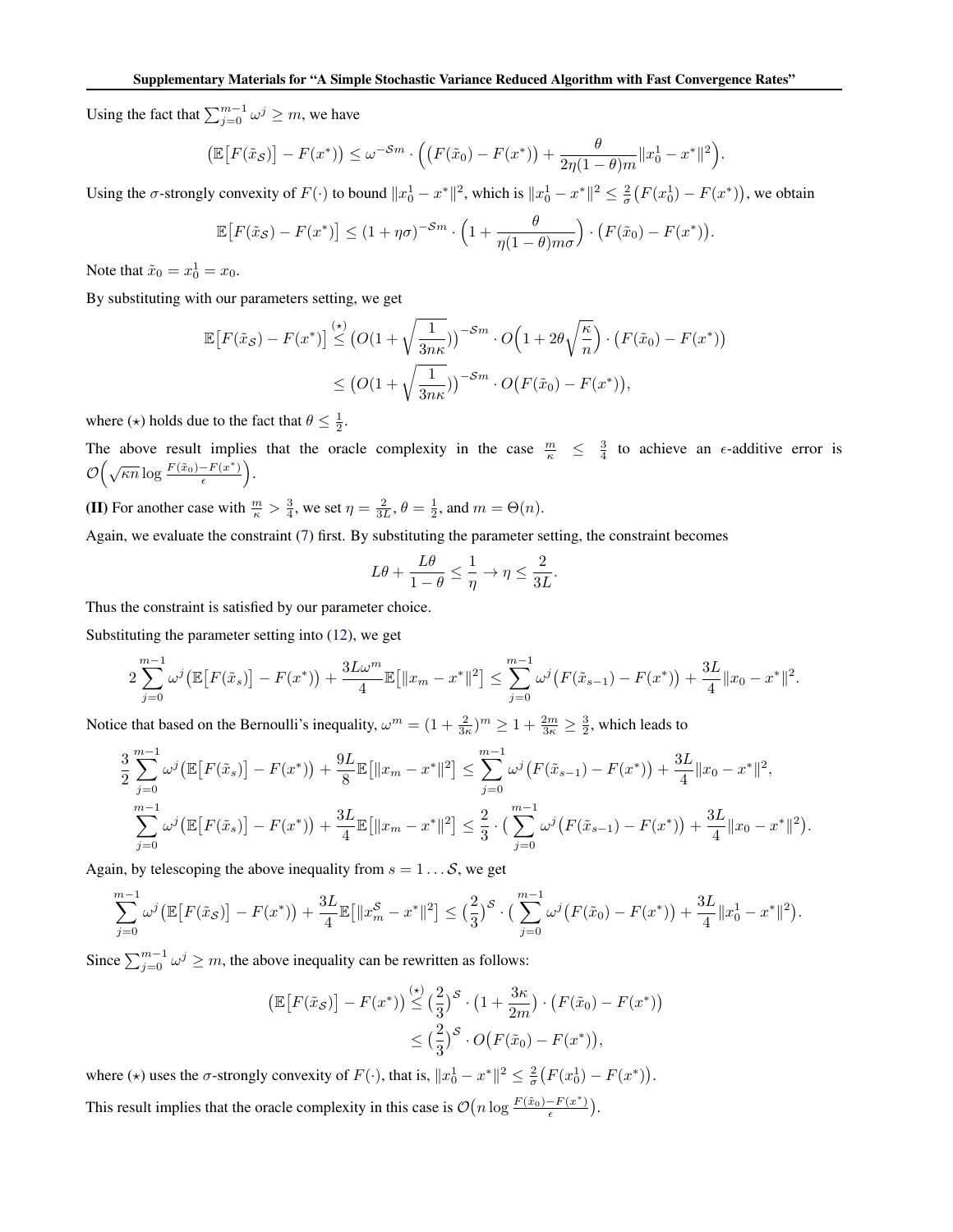#### <span id="page-5-0"></span>B.1.1. DETAILED COMPARISON BETWEEN MIG AND KATYUSHA

As mentioned in Section [3.1.1,](#page--1-0) MiG is a special case of Katyusha. However, it is a non-trivial special case and there are some significant differences from the theoretical perspective between them for the ill-conditioned problems:

The intuition of Katyusha is that Katyusha Momentum is used to further reduce the variance of the iterates so as to make Nesterov's Momentum effective, which can be clearly seen from the parameter choice: the author fixed Katyusha Momentum (for  $\tilde{x}$ , in the notation of original work) as  $\tau_2 = 1/2$ , and chose Nesterov's Momentum (for y and z) with  $(1/2 - \tau_1, \tau_1)$ . This idea is similar to Acc-Prox-SVRG [\(Nitanda,](#page--1-0) [2014\)](#page--1-0), which uses sufficiently large mini-batch to make the Nesterov's Momentum effective. Thus, the acceleration comes from Nesterov's Momentum, which is common in previous work (e.g. Catalyst).

In contrast, MiG uses only Katyusha Momentum (negative momentum) to achieve acceleration (i.e., choosing  $\tau_2$  in a dynamic way), which is somehow counter-intuitive. To the best of our knowledge, this is the first work to yield an acceleration without using Nesterov's Momentum (which is at the heart of all existing accelerated first-order methods, as stated in [\(Allen-Zhu,](#page--1-0) [2017\)](#page--1-0)).

#### B.2. Proof of Theorem [2](#page--1-0)

Again, we first impose the following constraint on  $\eta$  and  $\theta$ :

$$
L\theta + \frac{L\theta}{1-\theta} \le \frac{1}{\eta}, \text{ or equivalently } \eta \le \frac{1-\theta}{L\theta(2-\theta)}.
$$
 (13)

We start with convexity of  $f(\cdot)$  at  $y_{j-1}$ . By definition, for any vector  $u \in \mathbb{R}^d$ , we have

$$
f(y_{j-1}) - f(u) \le \langle \nabla f(y_{j-1}), y_{j-1} - u \rangle
$$
  
\n
$$
\stackrel{(\star)}{=} \frac{1 - \theta}{\theta} \langle \nabla f(y_{j-1}), \tilde{x}_{s-1} - y_{j-1} \rangle + \langle \nabla f(y_{j-1}), x_{j-1} - u \rangle,
$$
\n(14)

where ( $\star$ ) follows from the fact that  $y_{i-1} = \theta x_{i-1} + (1 - \theta)\tilde{x}_{s-1}$ .

Then we further expand  $\langle \nabla f(y_{j-1}), x_{j-1} - u \rangle$  as

$$
\langle \nabla f(y_{j-1}), x_{j-1} - u \rangle = \langle \nabla f(y_{j-1}) - \tilde{\nabla}, x_{j-1} - u \rangle + \langle \tilde{\nabla}, x_{j-1} - x_j \rangle + \langle \tilde{\nabla}, x_j - u \rangle. \tag{15}
$$

Using L-smooth [\(2\)](#page--1-0) of  $f(\cdot)$  at  $(y_j, y_{j-1})$ , we get

$$
f(y_j) - f(y_{j-1}) \le \langle \nabla f(y_{j-1}), y_j - y_{j-1} \rangle + \frac{L}{2} \| y_j - y_{j-1} \|^2
$$
  
=  $\theta \left[ \langle \nabla f(y_{j-1}) - \tilde{\nabla}, x_j - x_{j-1} \rangle + \langle \tilde{\nabla}, x_j - x_{j-1} \rangle \right] + \frac{L\theta^2}{2} \| x_j - x_{j-1} \|^2,$   
 $\langle \tilde{\nabla}, x_{j-1} - x_j \rangle \le \frac{1}{\theta} \left( f(y_{j-1}) - f(y_j) \right) + \langle \nabla f(y_{j-1}) - \tilde{\nabla}, x_j - x_{j-1} \rangle + \frac{L\theta}{2} \| x_j - x_{j-1} \|^2.$ 

Using the constraint (13), we have

$$
\langle \tilde{\nabla}, x_{j-1} - x_j \rangle \le \frac{1}{\theta} \left( f(y_{j-1}) - f(y_j) \right) + \langle \nabla f(y_{j-1}) - \tilde{\nabla}, x_j - x_{j-1} \rangle + \frac{1}{2\eta} \| x_j - x_{j-1} \|^2 - \frac{L\theta}{2(1-\theta)} \| x_j - x_{j-1} \|^2. \tag{16}
$$

Then we can combine (14), (15), (16), as well as Lemma [3](#page-1-0) (with  $g(x)$  convex), which leads to

$$
f(y_{j-1}) - f(u) \le \frac{1-\theta}{\theta} \langle \nabla f(y_{j-1}), \tilde{x}_{s-1} - y_{j-1} \rangle + \langle \nabla f(y_{j-1}) - \tilde{\nabla}, x_j - u \rangle + \frac{1}{\theta} (f(y_{j-1}) - f(y_j))
$$

$$
- \frac{L\theta}{2(1-\theta)} \|x_j - x_{j-1}\|^2 + \frac{1}{2\eta} \|x_{j-1} - u\|^2 - \frac{1}{2\eta} \|x_j - u\|^2 + g(u) - g(x_j).
$$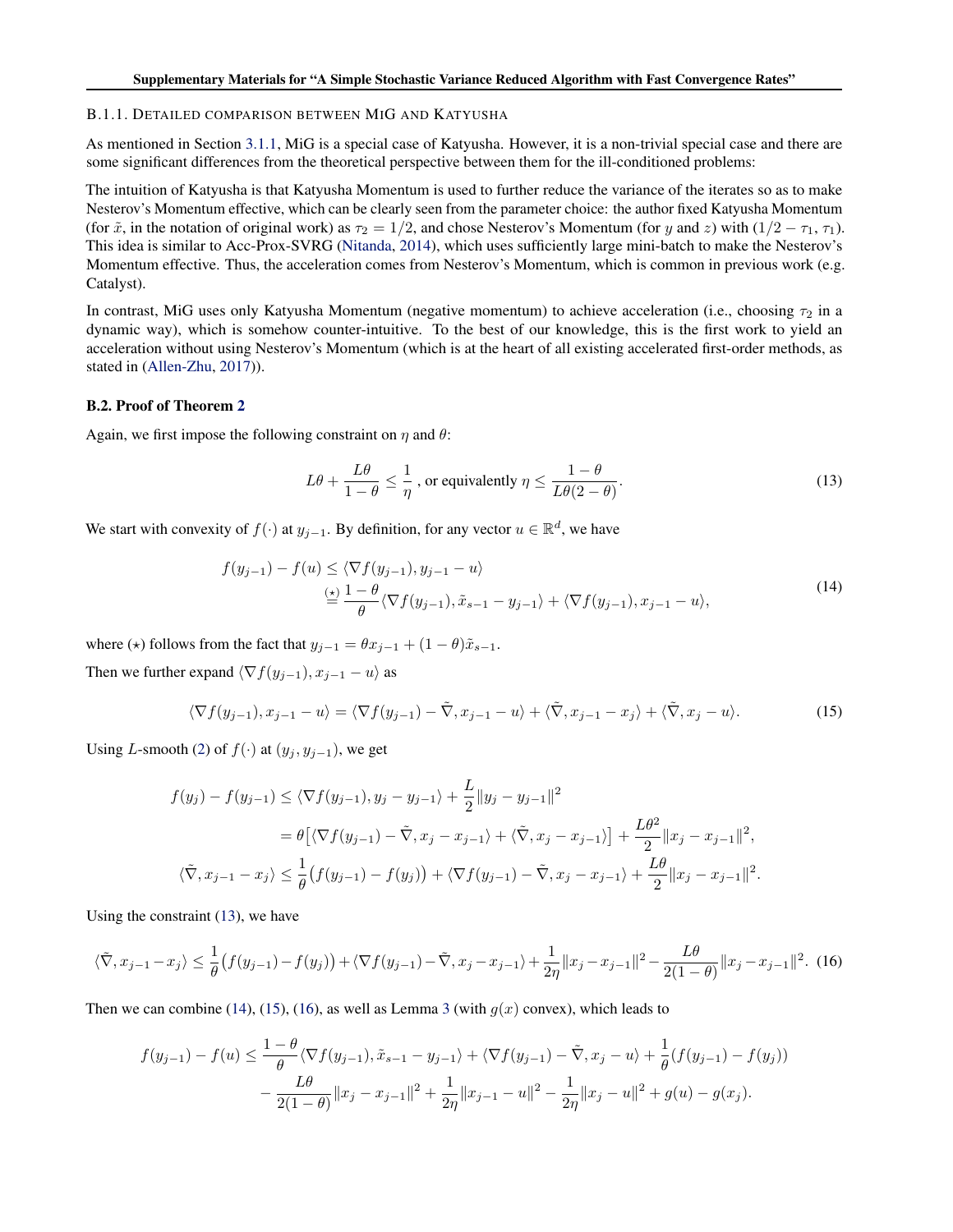<span id="page-6-0"></span>After taking expectation with respect to the sample  $i_j$ , we get

$$
f(y_{j-1}) - f(u) \leq \frac{1 - \theta}{\theta} \langle \nabla f(y_{j-1}), \tilde{x}_{s-1} - y_{j-1} \rangle + \frac{1}{2\beta} \mathbb{E}_{i_j} \left[ \|\nabla f(y_{j-1}) - \tilde{\nabla}\|^2 \right] + \frac{\beta}{2} \mathbb{E}_{i_j} \left[ \|x_j - x_{j-1}\|^2 \right] + \frac{1}{\theta} (f(y_{j-1}) - \mathbb{E}_{i_j} \left[ f(y_j) \right] ) - \frac{L\theta}{2(1 - \theta)} \mathbb{E}_{i_j} \left[ \|x_j - x_{j-1}\|^2 \right] + \frac{1}{2\eta} \|x_{j-1} - u\|^2 - \frac{1}{2\eta} \mathbb{E}_{i_j} \left[ \|x_j - u\|^2 \right] + g(u) - \mathbb{E}_{i_j} \left[ g(x_j) \right],
$$

which the inequality uses the unbiasedness of the gradient estimator and the Young's inequality with the parameter  $\beta > 0$ . Using Lemma [1](#page-0-0) to bound the variance term and choosing  $\beta = \frac{L\theta}{1-\theta}$ , the above inequality becomes

$$
\frac{1}{\theta} \mathbb{E}_{i_j} [f(y_j)] - F(u) \leq \frac{1-\theta}{\theta} f(\tilde{x}_{s-1}) + \frac{1}{2\eta} \|x_{j-1} - u\|^2 - \frac{1}{2\eta} \mathbb{E}_{i_j} [\|x_j - u\|^2] - \mathbb{E}_{i_j} [g(x_j)].
$$

Let  $u = x^*$  and using the fact that  $-g(x_j) \leq \frac{1-\theta}{\theta} g(\tilde{x}_{s-1}) - \frac{1}{\theta} g(y_j)$ , we get

$$
\frac{1}{\theta} \mathbb{E}_{i_j} \left[ F(y_j) - F(x^*) \right] \le \frac{1-\theta}{\theta} \left( F(\tilde{x}_{s-1}) - F(x^*) \right) + \frac{1}{2\eta} \|x_{j-1} - x^*\|^2 - \frac{1}{2\eta} \mathbb{E}_{i_j} \left[ \|x_j - x^*\|^2 \right].
$$

Summing the above inequality over  $j = 1 \dots m$  and taking expectation with respect to all randomness in this epoch, we obtain

$$
\frac{1}{\theta} \mathbb{E} \Big[ \frac{1}{m} \sum_{j=1}^{m} F(y_j) - F(x^*) \Big] \stackrel{(a)}{\leq} \frac{1 - \theta}{\theta} \big( F(\tilde{x}_{s-1}) - F(x^*) \big) + \frac{2\theta L}{m} \|x_0 - x^*\|^2 - \frac{2\theta L}{m} \mathbb{E} \big[ \|x_m - x^*\|^2 \big],
$$
\n
$$
\frac{1}{\theta^2} \mathbb{E} \big[ F(\tilde{x}_s) - F(x^*) \big] \stackrel{(b)}{\leq} \frac{1 - \theta}{\theta^2} \big( F(\tilde{x}_{s-1}) - F(x^*) \big) + \frac{2L}{m} \|x_0 - x^*\|^2 - \frac{2L}{m} \mathbb{E} \big[ \|x_m - x^*\|^2 \big],
$$
\n(17)

where (*a*) follows from our parameter choice of  $\eta = \frac{1}{4L\theta}$ , and (*b*) uses the Jensen's inequality.

At this point, we first check the constraint [\(13\)](#page-5-0),

$$
\eta \leq \frac{1-\theta}{L\theta(2-\theta)} \to \theta \leq \frac{2}{3},
$$

which is satisfied by the parameter setting  $\theta = \frac{2}{s+4} \leq \frac{1}{2}$ .

Then by evaluating (17) with  $s = 1$ , we have

$$
\frac{1}{\theta_1^2} \mathbb{E}\big[F(\tilde{x}_1) - F(x^*)\big] + \frac{2L}{m} \mathbb{E}\big[\|x_m^1 - x^*\|^2\big] \le \frac{1 - \theta_1}{\theta_1^2} \big(F(\tilde{x}_0) - F(x^*)\big) + \frac{2L}{m} \|x_0^1 - x^*\|^2.
$$

Notice that here we mark iterates and  $\theta$  with epoch number to prevent confusion.

Since  $\theta_s = \frac{2}{s+4}$ , one can easily verify that  $\frac{1-\theta_{s+1}}{\theta_{s+1}^2} \leq \frac{1}{\theta_s^2}$ . Thus we can telescope the above inequality from  $s = 1...S$ ,

$$
\frac{1}{\theta_{\mathcal{S}}^2} \mathbb{E}\left[F(\tilde{x}_{\mathcal{S}}) - F(x^*)\right] + \frac{2L}{m} \mathbb{E}\left[\|x_m^{\mathcal{S}} - x^*\|^2\right] \le \frac{1 - \theta_1}{\theta_1^2} \left(F(\tilde{x}_0) - F(x^*)\right) + \frac{2L}{m} \|x_0^1 - x^*\|^2,
$$
  

$$
\mathbb{E}\left[F(\tilde{x}_{\mathcal{S}}) - F(x^*)\right] \le \frac{4(1 - \theta_1)}{(\mathcal{S} + 4)^2 \theta_1^2} \left(F(\tilde{x}_0) - F(x^*)\right) + \frac{8L}{(\mathcal{S} + 4)^2 m} \|x_0^1 - x^*\|^2.
$$

In other words, by choosing  $m = \Theta(n)$ , the total oracle complexity is  $\mathcal{O}\left(n\sqrt{\frac{F(\tilde{x}_0) - F(x^*)}{\epsilon}} + \sqrt{\frac{nL||x_0^1 - x^*||^2}{\epsilon}}\right)$ .

# C. Proofs for Section [4](#page--1-0)

**Lemma 4** (Sparse Variance Bound 1). If Assumption [3](#page--1-0) holds, for any  $y, \tilde{x} \in \mathbb{R}^d$  and the sample  $i_j$ , denote  $\tilde{\nabla}$  =  $\nabla f_{i_j}(y) - \nabla f_{i_j}(\tilde{x}) + D_{i_j} \nabla F(\tilde{x})$ , where  $D_{i_j}$  is defined in Section [4.1,](#page--1-0) we can bound the variance  $\mathbb{E}_{i_j}\left[\|\tilde{\nabla}\|^2\right]$  as

$$
\mathbb{E}_{i_j} [||\tilde{\nabla}||^2] \le 4L(F(y) - F(x^*)) + 4L(F(\tilde{x}) - F(x^*)).
$$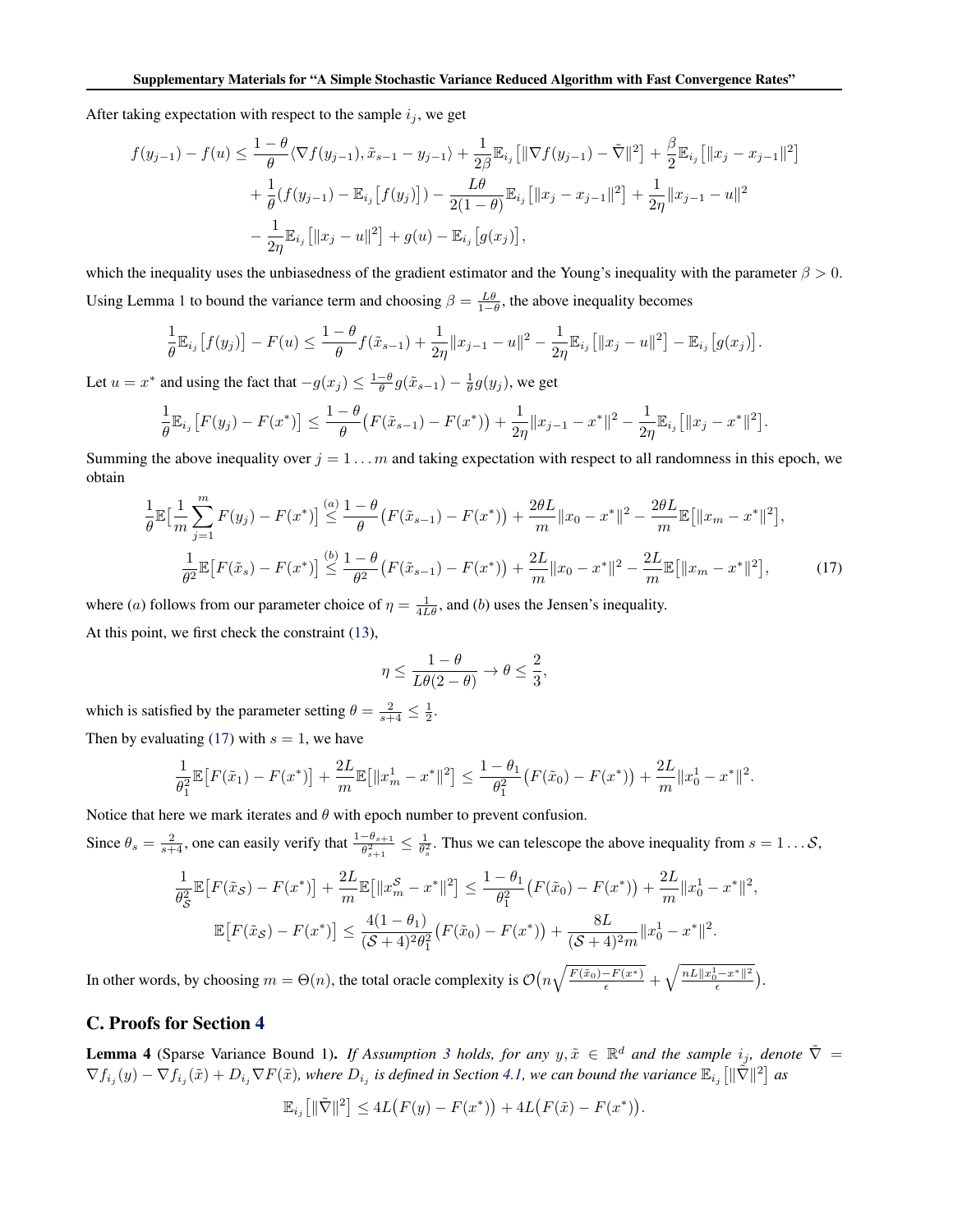<span id="page-7-0"></span>*Proof.* From Lemma 10 in [\(Mania et al.,](#page--1-0) [2017\)](#page--1-0), we have

$$
\mathbb{E}_{i_j} \left[ \|\tilde{\nabla}\|^2 \right] \le 2 \mathbb{E}_{i_j} \left[ \|\nabla f_{i_j}(y) - \nabla f_{i_j}(x^*)\|^2 \right] + 2 \mathbb{E}_{i_j} \left[ \|\nabla f_{i_j}(\tilde{x}) - \nabla f_{i_j}(x^*)\|^2 \right],\tag{18}
$$

which provides an upper bound for the variance of the sparse stochastic variance reduced gradient estimator.

From Theorem 2.1.5 in [\(Nesterov,](#page--1-0) [2004\)](#page--1-0), we have

$$
\|\nabla f_{i_j}(y) - \nabla f_{i_j}(x^*)\|^2 \le 2L(f_{i_j}(y) - f_{i_j}(x^*) - \langle \nabla f_{i_j}(x^*), y - x^* \rangle).
$$

Taking expectation with the sample  $i_j$ , the above inequality becomes

$$
\mathbb{E}_{i_j} [ \|\nabla f_{i_j}(y) - \nabla f_{i_j}(x^*)\|^2 ] \leq 2L \big( F(y) - F(x^*) \big).
$$

Similarly, we have

$$
\mathbb{E}_{i_j} [\|\nabla f_{i_j}(\tilde{x}) - \nabla f_{i_j}(x^*)\|^2] \le 2L(F(\tilde{x}) - F(x^*)).
$$

Substituting the above inequalities into (18) yields the desired result.

Lemma 5 (Sparse Variance Bound 2). *If Assumption [3](#page--1-0) holds, using same notations as in Algorithm [3,](#page--1-0) we can bound the variance as*  $22$ 

$$
\mathbb{E}_{i_j} \left[ \|\nabla F(y_{j-1}) - \tilde{\nabla}_S \|^2 \right] \leq 2L \big( F(\tilde{x}_{s-1}) - F(y_{j-1}) - \langle \nabla F(y_{j-1}), \tilde{x}_{s-1} - y_{j-1} \rangle \big) + 2L(D_m^2 - D_m) \cdot \big( F(\tilde{x}_{s-1}) - F(x^*) \big),
$$

where  $D_m = \max_{k=1...d} \frac{1}{p_k}$ , *i.e.*, the inverse probability of the most sparse coordinates.

*Proof.* First, we expand the variance term as

$$
\mathbb{E}_{i_j} [\|\nabla F(y_{j-1}) - \tilde{\nabla}_S\|^2]
$$
\n
$$
= \mathbb{E}_{i_j} [ \|(\nabla f_{i_j}(y_{j-1}) - \nabla f_{i_j}(\tilde{x}_{s-1})) - (\nabla F(y_{j-1}) - D_{i_j} \nabla F(\tilde{x}_{s-1})) \|^2 ]
$$
\n
$$
= \mathbb{E}_{i_j} [ \| \nabla f_{i_j}(y_{j-1}) - \nabla f_{i_j}(\tilde{x}_{s-1}) \|^2 ] - 2 \mathbb{E}_{i_j} [ \langle \nabla f_{i_j}(y_{j-1}) - \nabla f_{i_j}(\tilde{x}_{s-1}), \nabla F(y_{j-1}) - D_{i_j} \nabla F(\tilde{x}_{s-1}) \rangle ] \tag{19}
$$
\n
$$
+ \mathbb{E}_{i_j} [ \| \nabla F(y_{j-1}) - D_{i_j} \nabla F(\tilde{x}_{s-1}) \|^2 ].
$$

Then we focus on the last two terms in (19),

$$
\mathbb{E}_{i_j} [\|\nabla F(y_{j-1}) - D_{i_j} \nabla F(\tilde{x}_{s-1})\|^2] \n= \|\nabla F(y_{j-1})\|^2 - 2\mathbb{E}_{i_j} [\langle \nabla F(y_{j-1}), D_{i_j} \nabla F(\tilde{x}_{s-1}) \rangle] + \mathbb{E}_{i_j} [\|D_{i_j} \nabla F(\tilde{x}_{s-1})\|^2] \n\stackrel{\text{(b)}}{=} \|\nabla F(y_{j-1})\|^2 - 2\langle \nabla F(y_{j-1}), \nabla F(\tilde{x}_{s-1}) \rangle + \langle \nabla F(\tilde{x}_{s-1}), D \nabla F(\tilde{x}_{s-1}) \rangle,
$$
\n(20)

where ( $\star$ ) uses the fact that  $P_{i_j} = P_{i_j} \cdot P_{i_j}$  and the unbiased sparse estimator  $\mathbb{E}_{i_j} [D_{i_j} \nabla F(x)] = \nabla F(x)$ .

$$
\mathbb{E}_{i_j} \left[ \langle \nabla f_{i_j}(y_{j-1}) - \nabla f_{i_j}(\tilde{x}_{s-1}), \nabla F(y_{j-1}) - D_{i_j} \nabla F(\tilde{x}_{s-1}) \rangle \right]
$$
\n
$$
= \|\nabla F(y_{j-1})\|^2 - \langle \nabla F(y_{j-1}), \nabla F(\tilde{x}_{s-1}) \rangle - \mathbb{E}_{i_j} \left[ \langle \nabla f_{i_j}(y_{j-1}), D_{i_j} \nabla F(\tilde{x}_{s-1}) \rangle \right]
$$
\n
$$
+ \mathbb{E}_{i_j} \left[ \langle \nabla f_{i_j}(\tilde{x}_{s-1}), D_{i_j} \nabla F(\tilde{x}_{s-1}) \rangle \right]
$$
\n
$$
\stackrel{\text{(b)}}{=} \|\nabla F(y_{j-1})\|^2 - \langle \nabla F(y_{j-1}), \nabla F(\tilde{x}_{s-1}) \rangle - \langle \nabla F(y_{j-1}), D \nabla F(\tilde{x}_{s-1}) \rangle + \langle \nabla F(\tilde{x}_{s-1}), D \nabla F(\tilde{x}_{s-1}) \rangle, \tag{21}
$$

where ( $\star$ ) follows from  $\langle \nabla f_{i_j}(y_{j-1}), D_{i_j} \nabla F(\tilde{x}_{s-1}) \rangle = \langle \nabla f_{i_j}(y_{j-1}), D \nabla F(\tilde{x}_{s-1}) \rangle$ , since  $\nabla f_{i_j}(y_{j-1})$  and  $D_{i_j}$  are both supported on the sample  $i_j$ .

By substituting (20) and (21) into (19), we get

$$
\mathbb{E}_{i_j} [\|\nabla F(y_{j-1}) - \tilde{\nabla}_S\|^2]
$$
\n
$$
= \mathbb{E}_{i_j} [\|\nabla f_{i_j}(y_{j-1}) - \nabla f_{i_j}(\tilde{x}_{s-1})\|^2] - \|\nabla F(y_{j-1})\|^2 + 2\langle \nabla F(y_{j-1}), D\nabla F(\tilde{x}_{s-1})\rangle - \|D\nabla F(\tilde{x}_{s-1})\|^2
$$
\n
$$
+ \langle (D - I)\nabla F(\tilde{x}_{s-1}), D\nabla F(\tilde{x}_{s-1})\rangle
$$
\n
$$
= \mathbb{E}_{i_j} [\|\nabla f_{i_j}(y_{j-1}) - \nabla f_{i_j}(\tilde{x}_{s-1})\|^2] - \|\nabla F(y_{j-1}) - D\nabla F(\tilde{x}_{s-1})\|^2 + \langle (D - I)\nabla F(\tilde{x}_{s-1}), D\nabla F(\tilde{x}_{s-1})\rangle
$$
\n
$$
\leq \mathbb{E}_{i_j} [\|\nabla f_{i_j}(y_{j-1}) - \nabla f_{i_j}(\tilde{x}_{s-1})\|^2] + \langle (D - I)\nabla F(\tilde{x}_{s-1}), D\nabla F(\tilde{x}_{s-1})\rangle.
$$
\n(22)

 $\Box$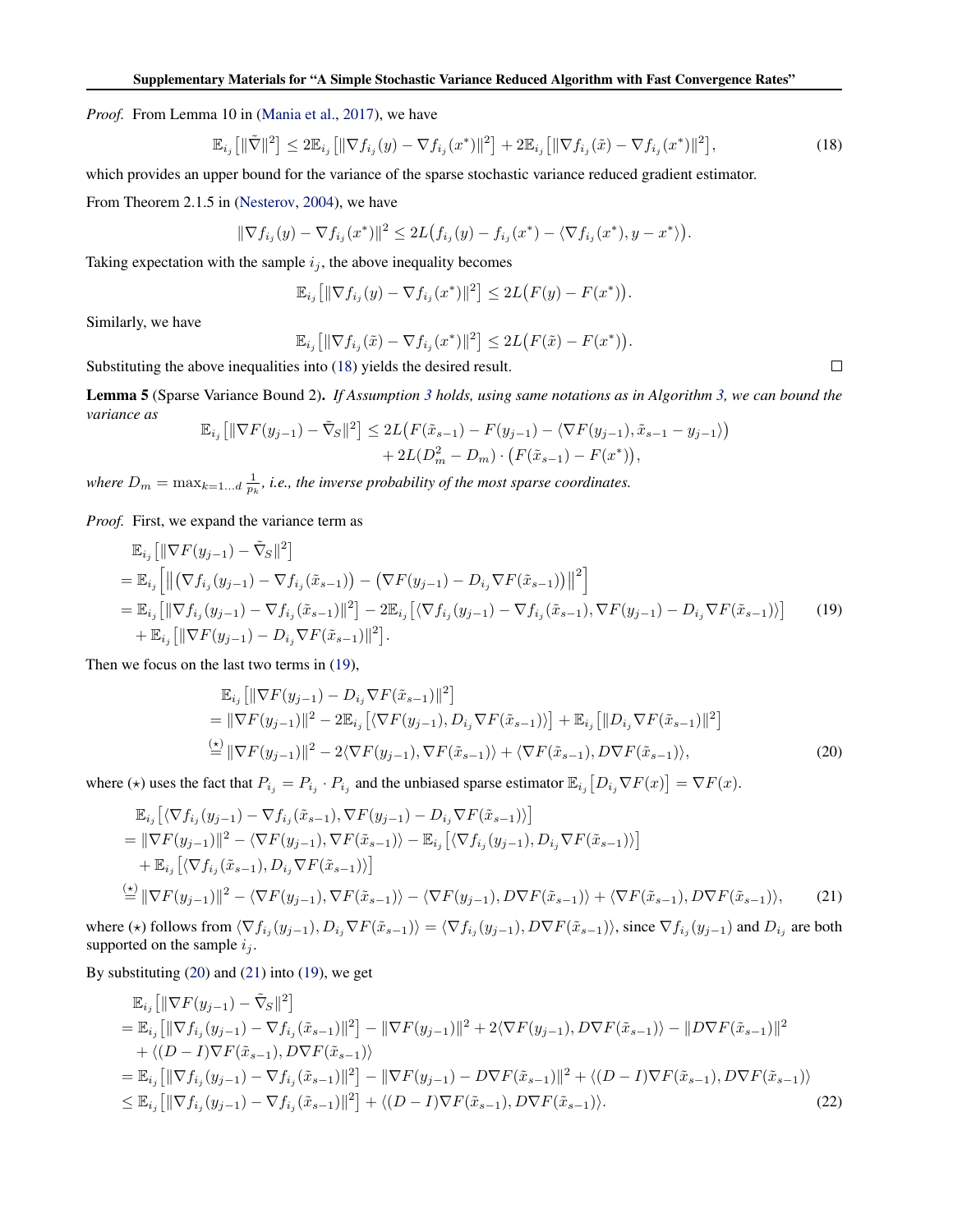From Theorem 2.1.5 in [\(Nesterov,](#page--1-0) [2004\)](#page--1-0), we have

$$
\|\nabla f_{i_j}(y_{j-1}) - \nabla f_{i_j}(\tilde{x}_{s-1})\|^2 \le 2L\big(f_{i_j}(\tilde{x}_{s-1}) - f_{i_j}(y_{j-1}) - \langle \nabla f_{i_j}(y_{j-1}), \tilde{x}_{s-1} - y_{j-1} \rangle\big).
$$
 (23)

By substituting (23) into [\(22\)](#page-7-0), we obtain

$$
\mathbb{E}_{i_j} \left[ \|\nabla F(y_{j-1}) - \tilde{\nabla}_S \|^2 \right] \le 2L \left( F(\tilde{x}_{s-1}) - F(y_{j-1}) - \langle \nabla F(y_{j-1}), \tilde{x}_{s-1} - y_{j-1} \rangle \right) + \langle (D - I) \nabla F(\tilde{x}_{s-1}), D \nabla F(\tilde{x}_{s-1}) \rangle.
$$

Since  $D_m = \max_{k=1...d} \frac{1}{p_k}$ , we can bound the last term as follows:

$$
\langle (D - I)\nabla F(\tilde{x}_{s-1}), D\nabla F(\tilde{x}_{s-1}) \rangle
$$
  
=  $\sum_{k=1}^{d} \left(\frac{1}{p_k^2} - \frac{1}{p_k}\right) [\nabla F(\tilde{x}_{s-1})]_k^2$   
 $\leq (D_m^2 - D_m) ||\nabla F(\tilde{x}_{s-1}) - \nabla F(x^*)||^2$   
 $\leq 2L(D_m^2 - D_m) \cdot (F(\tilde{x}_{s-1}) - F(x^*)),$ 

where  $(\star)$  follows from applying Theorem 2.1.5 in [\(Nesterov,](#page--1-0) [2004\)](#page--1-0).

### C.1. Proof of Theorem [3](#page--1-0)

For the purpose of analyzing in the asynchronous setting, we need to analyze the convergence of MiG starting with iterate difference.

We start with the iterate difference between  $y_j$  and  $x^*$ . By expanding iterate difference and taking expectation with respect to the sample  $i_j$ , we get

$$
\mathbb{E}_{i_j} [\|y_j - x^*\|^2] \stackrel{(a)}{=} \mathbb{E}_{i_j} [\|\theta(x_{j-1} - \eta \cdot \tilde{\nabla}_S) + (1 - \theta)\tilde{x}_{s-1} - x^*\|^2] \n= \mathbb{E}_{i_j} [\|y_{j-1} - \eta \theta \cdot \tilde{\nabla}_S - x^*\|^2] \n\stackrel{(b)}{=} \|y_{j-1} - x^*\|^2 - 2\eta \theta \langle \nabla F(y_{j-1}), y_{j-1} - x^* \rangle + \eta^2 \theta^2 \mathbb{E}_{i_j} [\|\tilde{\nabla}_S\|^2],
$$
\n(24)

where (a) uses the definition of y, and (b) follows from the unbiasedness of the sparse gradient estimator  $\mathbb{E}_{i_j}[\tilde{\nabla}_S] =$  $\nabla F(y_{j-1}).$ 

Using  $\sigma$ -strongly convex, we get a bound for  $-\langle \nabla F(y_{j-1}), y_{j-1} - x^* \rangle$  as

$$
\langle \nabla F(y_{j-1}), y_{j-1} - x^* \rangle \ge F(y_{j-1}) - F(x^*) + \frac{\sigma}{2} \| y_{j-1} - x^* \|^2.
$$
 (25)

Using Lemma [4,](#page-6-0) we have the following variance bound:

$$
\mathbb{E}_{i_j} \left[ \| \tilde{\nabla}_S \|^2 \right] \le 4L \big( F(y_{j-1}) - F(x^*) \big) + 4L \big( F(\tilde{x}_{s-1}) - F(x^*) \big). \tag{26}
$$

By combining  $(24)$ ,  $(25)$  and  $(26)$ , we get

$$
\mathbb{E}_{i_j} \left[ \|y_j - x^*\|^2 \right] \le \|y_{j-1} - x^*\|^2 - \eta \theta \sigma \|y_{j-1} - x^*\|^2 - 2\eta \theta \left( F(y_{j-1}) - F(x^*) \right) + \eta^2 \theta^2 \mathbb{E}_{i_j} \left[ \|\tilde{\nabla}_S\|^2 \right] \n\le (1 - \eta \theta \sigma) \cdot \|y_{j-1} - x^*\|^2 + (4L\eta^2 \theta^2 - 2\eta \theta) \cdot \left( F(y_{j-1}) - F(x^*) \right) \n+ 4L\eta^2 \theta^2 \left( F(\tilde{x}_{s-1}) - F(x^*) \right), \n(2\eta \theta - 4L\eta^2 \theta^2) \cdot \left( F(y_{j-1}) - F(x^*) \right) \n\le \|y_{j-1} - x^*\|^2 - \mathbb{E}_{i_j} \left[ \|y_j - x^*\|^2 \right] + 4L\eta^2 \theta^2 \left( F(\tilde{x}_{s-1}) - F(x^*) \right).
$$

Summing the above inequality over  $j = 1 \dots m$  and taking expectation with respect to all randomness in this epoch, we get

$$
(2\eta\theta - 4L\eta^2\theta^2) \cdot \mathbb{E}\left[\sum_{j=1}^m \left(F(y_{j-1}) - F(x^*)\right)\right]
$$
  
\$\leq \|y\_0 - x^\*\|^2 - \mathbb{E}\left[\|y\_m - x^\*\|^2\right] + 4L\eta^2\theta^2 m(F(\tilde{x}\_{s-1}) - F(x^\*)).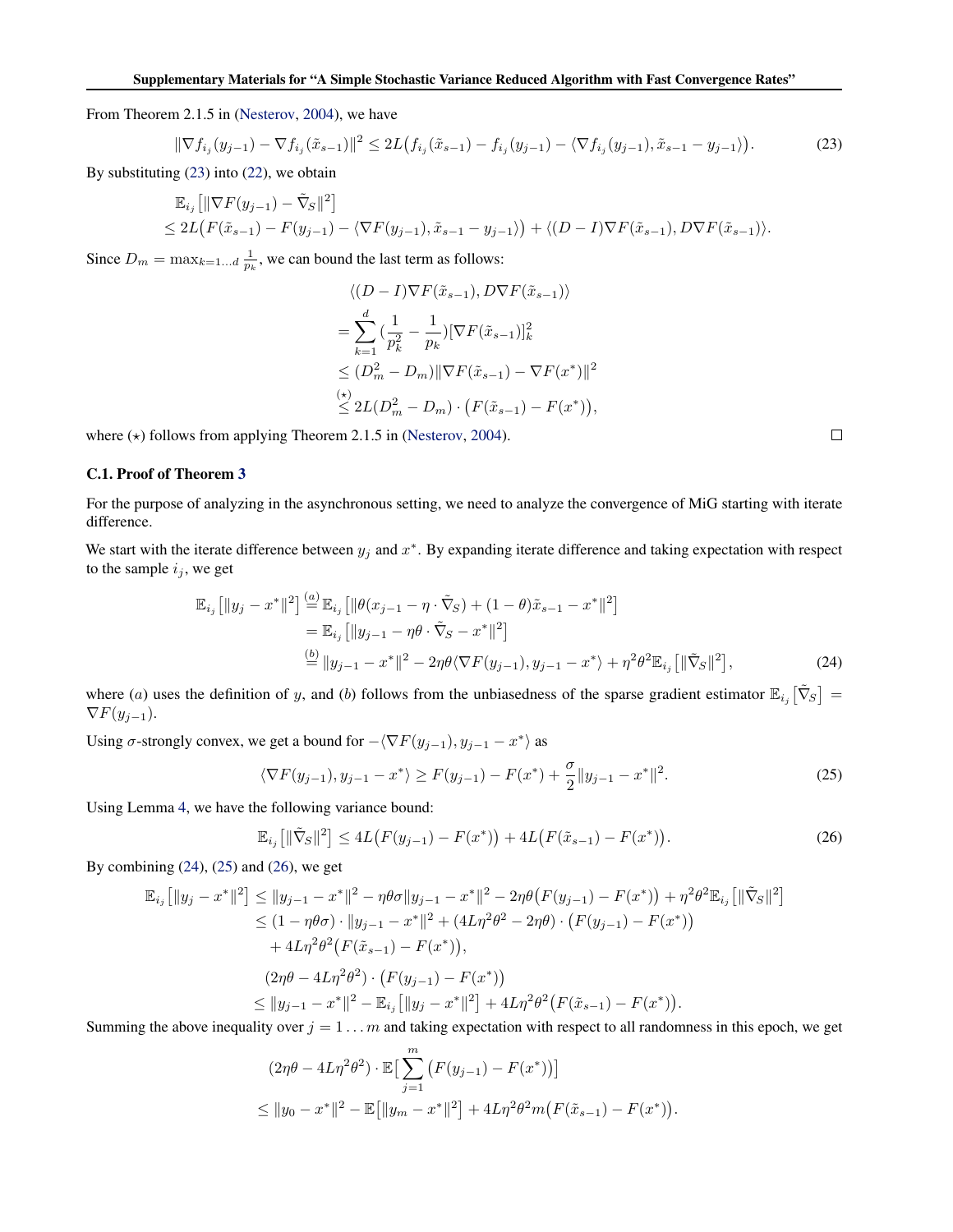<span id="page-9-0"></span>Using Jensen's inequality and  $\tilde{x}_s = \frac{1}{m} \sum_{j=0}^{m-1} y_j$ , we obtain

$$
(2\eta\theta - 4L\eta^2\theta^2)m \cdot \mathbb{E}\big[\big(F(\tilde{x}_s) - F(x^*)\big)\big] \le \|y_0 - x^*\|^2 + 4L\eta^2\theta^2m\big(F(\tilde{x}_{s-1}) - F(x^*)\big),
$$
  

$$
\mathbb{E}\big[\big(F(\tilde{x}_s) - F(x^*)\big)\big] \le \frac{\frac{2}{\sigma} + 4L\eta^2\theta^2m}{(2\eta\theta - 4L\eta^2\theta^2)m} \cdot \big(F(\tilde{x}_{s-1}) - F(x^*)\big),
$$

where ( $\star$ ) follows from the fact  $x_0 = \tilde{x}_{s-1} = y_0$  and  $\sigma$ -strongly convexity of  $F(\cdot)$ .

By choosing  $m = 25\kappa$ ,  $\eta = \frac{1}{L}$ ,  $\theta = \frac{1}{10}$ , the above inequality becomes

$$
\mathbb{E}\big[\big(F(\tilde{x}_s) - F(x^*)\big)\big] \leq 0.75 \cdot \big(F(\tilde{x}_{s-1}) - F(x^*)\big),
$$

which means that the total oracle complexity is  $\mathcal{O}\left((n+\kappa)\log\frac{F(\tilde{x}_0)-F(x^*)}{\epsilon}\right)$  $\frac{-F(x^*)}{\epsilon}$ ).

#### C.2. Proof of Theorem [4](#page--1-0)

Here we consider improving the convergence rate for the Serial Sparse MiG, referencing to Algorithm [3](#page--1-0) with Option II. Our analysis is based on function difference similar to the proofs in Appendix [B,](#page-1-0) which make the parameter  $\theta$  effective.

Similarly, we first add the following constraint:

$$
L\theta + \frac{L\theta}{1-\theta} \le \frac{1}{\eta}.\tag{27}
$$

We start with the convexity of  $F(\cdot)$  at  $y_{j-1}$  and  $x^*$ ,

$$
F(y_{j-1}) - F(x^*) \le \langle \nabla F(y_{j-1}), y_{j-1} - x^* \rangle
$$
  
=  $\frac{1 - \theta}{\theta} \langle \nabla F(y_{j-1}), \tilde{x}_{s-1} - y_{j-1} \rangle + \langle \nabla F(y_{j-1}), x_{j-1} - x^* \rangle.$  (28)

Then we further expand  $\langle \nabla F(y_{j-1}), x_{j-1} - x^* \rangle$  as

$$
\langle \nabla F(y_{j-1}), x_{j-1} - x^* \rangle = \langle \nabla F(y_{j-1}) - \tilde{\nabla}_S, x_{j-1} - x^* \rangle + \langle \tilde{\nabla}_S, x_{j-1} - x_j \rangle + \langle \tilde{\nabla}_S, x_j - x^* \rangle. \tag{29}
$$

Using L-smooth [\(2\)](#page--1-0) of  $F(\cdot)$  at  $(y_j, y_{j-1})$ , we can bound  $\langle \tilde{\nabla}_S, x_{j-1} - x_j \rangle$  as

$$
F(y_j) - F(y_{j-1}) \le \langle \nabla F(y_{j-1}), y_j - y_{j-1} \rangle + \frac{L}{2} \| y_j - y_{j-1} \|^2
$$
  
\n
$$
\stackrel{\text{(x)}}{=} \theta \left[ \langle \nabla F(y_{j-1}) - \tilde{\nabla}_S, x_j - x_{j-1} \rangle + \langle \tilde{\nabla}_S, x_j - x_{j-1} \rangle \right] + \frac{L\theta^2}{2} \| x_j - x_{j-1} \|^2,
$$
  
\n
$$
\langle \tilde{\nabla}_S, x_{j-1} - x_j \rangle \le \frac{1}{\theta} \left( F(y_{j-1}) - F(y_j) \right) + \langle \nabla F(y_{j-1}) - \tilde{\nabla}_S, x_j - x_{j-1} \rangle + \frac{L\theta}{2} \| x_j - x_{j-1} \|^2,
$$

where  $(\star)$  uses the definition of y.

Using the constraint (27), we have

$$
\langle \tilde{\nabla}_S, x_{j-1} - x_j \rangle \le \frac{1}{\theta} \left( F(y_{j-1}) - F(y_j) \right) + \langle \nabla F(y_{j-1}) - \tilde{\nabla}_S, x_j - x_{j-1} \rangle + \frac{1}{2\eta} \| x_j - x_{j-1} \|^2
$$
\n
$$
- \frac{L\theta}{2(1-\theta)} \| x_j - x_{j-1} \|^2.
$$
\n(30)

Since we can write an equivalent update as  $x_j = \arg \min_x {\frac{1}{2} ||x - x_{j-1}||^2 + \eta \langle \tilde{\nabla}_S, x \rangle}$  $x_j = \arg \min_x {\frac{1}{2} ||x - x_{j-1}||^2 + \eta \langle \tilde{\nabla}_S, x \rangle}$  $x_j = \arg \min_x {\frac{1}{2} ||x - x_{j-1}||^2 + \eta \langle \tilde{\nabla}_S, x \rangle}$ , by applying Lemma 2 with  $z = x^*$ ,  $z_0 = x_{j-1}, z^* = x_j, \tau = \frac{1}{\eta}, \psi(x) = \langle \tilde{\nabla}_S, x \rangle$ , we have

$$
\langle \tilde{\nabla}_S, x_j - x^* \rangle = -\frac{1}{2\eta} \|x_{j-1} - x_j\|^2 + \frac{1}{2\eta} \|x_{j-1} - x^*\|^2 - \frac{1}{2\eta} \|x_j - x^*\|^2. \tag{31}
$$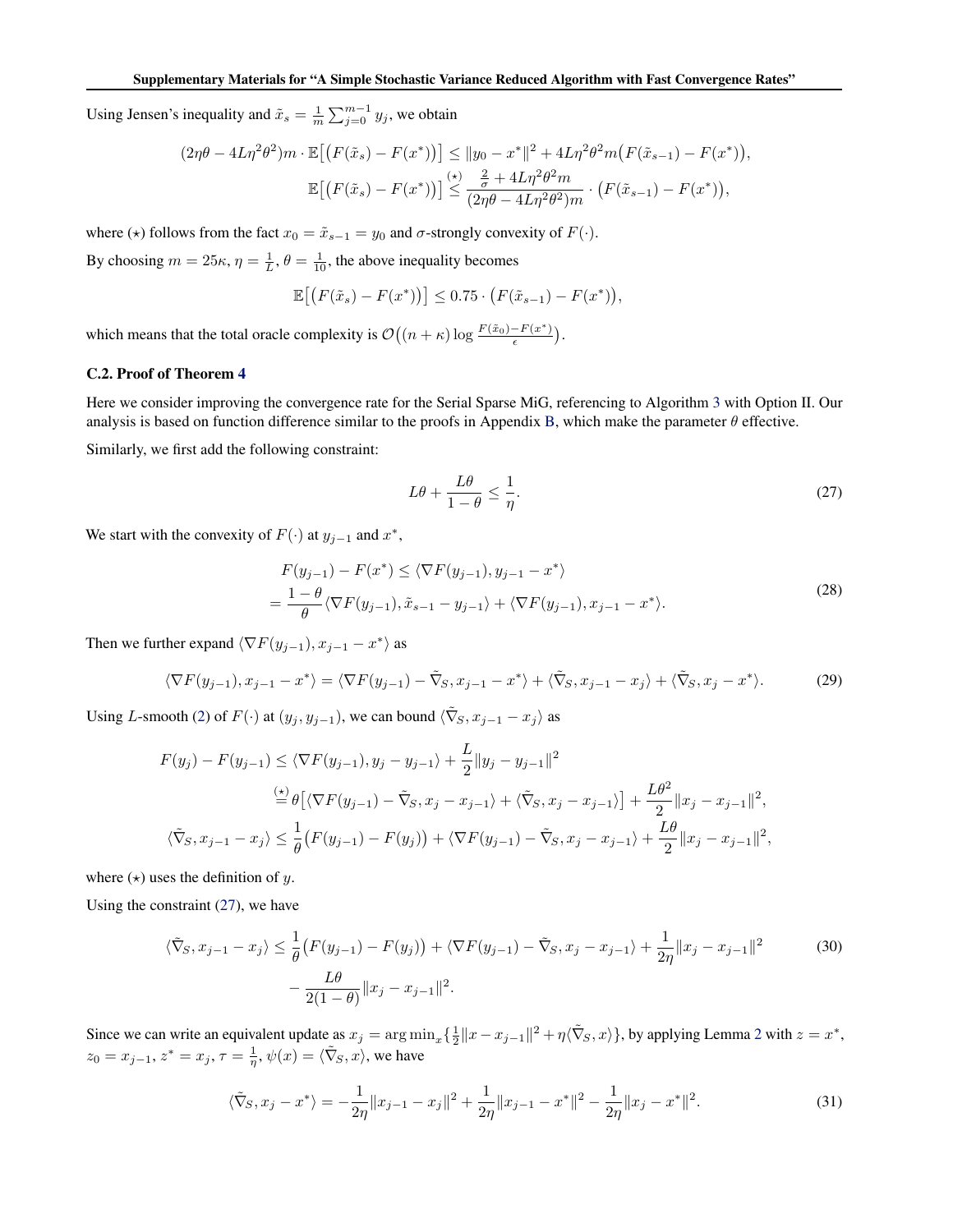Combining [\(28\)](#page-9-0), [\(29\)](#page-9-0), [\(30\)](#page-9-0) and [\(31\)](#page-9-0), we get

$$
F(y_{j-1}) - F(x^*) \le \frac{1-\theta}{\theta} \langle \nabla F(y_{j-1}), \tilde{x}_{s-1} - y_{j-1} \rangle + \frac{1}{\theta} \left( F(y_{j-1}) - F(y_j) \right) + \langle \nabla F(y_{j-1}) - \tilde{\nabla}_S, x_j - x^* \rangle
$$

$$
- \frac{L\theta}{2(1-\theta)} ||x_j - x_{j-1}||^2 + \frac{1}{2\eta} ||x_{j-1} - x^*||^2 - \frac{1}{2\eta} ||x_j - x^*||^2.
$$

Taking expectation with respect to the sample  $i_j$ , we obtain

$$
F(y_{j-1}) - F(x^*) \stackrel{(a)}{\leq} \frac{1-\theta}{\theta} \langle \nabla F(y_{j-1}), \tilde{x}_{s-1} - y_{j-1} \rangle + \frac{1}{\theta} \left( F(y_{j-1}) - \mathbb{E}_{i_j} \left[ F(y_j) \right] \right) - \frac{L\theta}{2(1-\theta)} \mathbb{E}_{i_j} \left[ \|x_j - x_{j-1}\|^2 \right] + \mathbb{E}_{i_j} \left[ \langle \nabla F(y_{j-1}) - \tilde{\nabla}_{S}, x_j - x_{j-1} \rangle \right] + \frac{1}{2\eta} \|x_{j-1} - x^*\|^2 - \frac{1}{2\eta} \mathbb{E}_{i_j} \left[ \|x_j - x^*\|^2 \right] \n\overset{(b)}{\leq} \frac{1-\theta}{\theta} \langle \nabla F(y_{j-1}), \tilde{x}_{s-1} - y_{j-1} \rangle + \frac{1}{\theta} \left( F(y_{j-1}) - \mathbb{E}_{i_j} \left[ F(y_j) \right] \right) - \frac{L\theta}{2(1-\theta)} \mathbb{E}_{i_j} \left[ \|x_j - x_{j-1}\|^2 \right] + \frac{1}{2\beta} \mathbb{E}_{i_j} \left[ \|\nabla F(y_{j-1}) - \tilde{\nabla}_{S}\|^2 \right] + \frac{\beta}{2} \mathbb{E}_{i_j} \left[ \|x_j - x_{j-1}\|^2 \right] + \frac{1}{2\eta} \|x_{j-1} - x^*\|^2 - \frac{1}{2\eta} \mathbb{E}_{i_j} \left[ \|x_j - x^*\|^2 \right],
$$

where (a) uses the unbiasedness of the sparse gradient estimator  $\mathbb{E}_{i,j} [\tilde{\nabla}_S] = \nabla F(y_{j-1})$ , and (b) uses the Young's inequality with the parameter  $\beta > 0$ .

Using Lemma [5](#page-7-0) to bound the variance term, we get

$$
F(y_{j-1}) - F(x^*) \leq \frac{1-\theta}{\theta} \langle \nabla F(y_{j-1}), \tilde{x}_{s-1} - y_{j-1} \rangle + \frac{1}{\theta} \big( F(y_{j-1}) - \mathbb{E}_{i_j} \big[ F(y_j) \big] \big) - \frac{L\theta}{2(1-\theta)} \mathbb{E}_{i_j} \big[ \|x_j - x_{j-1}\|^2 \big] + \frac{L}{\beta} \big( F(\tilde{x}_{s-1}) - F(y_{j-1}) - \langle \nabla F(y_{j-1}), \tilde{x}_{s-1} - y_{j-1} \rangle \big) + \frac{L(D_m^2 - D_m)}{\beta} \big( F(\tilde{x}_{s-1}) - F(x^*) \big) + \frac{\beta}{2} \mathbb{E}_{i_j} \big[ \|x_j - x_{j-1}\|^2 \big] + \frac{1}{2\eta} \|x_{j-1} - x^*\|^2 - \frac{1}{2\eta} \mathbb{E}_{i_j} \big[ \|x_j - x^*\|^2 \big].
$$

By choosing  $\beta = \frac{L\theta}{1-\theta} > 0$ , the above inequality becomes

1

$$
F(y_{j-1}) - F(x^*) \leq \frac{1}{\theta} \left( F(y_{j-1}) - \mathbb{E}_{i_j} \left[ F(y_j) \right] \right) + \frac{1 - \theta}{\theta} \left( F(\tilde{x}_{s-1}) - F(y_{j-1}) \right) + \frac{1 - \theta}{\theta} (D_m^2 - D_m) \cdot \left( F(\tilde{x}_{s-1}) - F(x^*) \right) + \frac{1}{2\eta} \|x_{j-1} - x^*\|^2 - \frac{1}{2\eta} \mathbb{E}_{i_j} \left[ \|x_j - x^*\|^2 \right],
$$
  

$$
\frac{1}{\theta} \left( \mathbb{E}_{i_j} \left[ F(y_j) \right] - F(x^*) \right) \leq \frac{1 - \theta}{\theta} \left( F(\tilde{x}_{s-1}) - F(x^*) \right) + \frac{1 - \theta}{\theta} (D_m^2 - D_m) \cdot \left( F(\tilde{x}_{s-1}) - F(x^*) \right) + \frac{1}{2\eta} \|x_{j-1} - x^*\|^2 - \frac{1}{2\eta} \mathbb{E}_{i_j} \left[ \|x_j - x^*\|^2 \right].
$$

Summing the above inequality over  $j = 1 ... m$  and taking expectation with respect to all randomness in this epoch, we get

$$
\frac{1}{\theta} \left( \frac{1}{m} \sum_{j=1}^{m} \mathbb{E} \left[ F(y_j) \right] - F(x^*) \right)
$$
\n
$$
\leq \frac{1 - \theta}{\theta} (1 + D_m^2 - D_m) \cdot \left( F(\tilde{x}_{s-1}) - F(x^*) \right) + \frac{1}{2\eta m} \left( \|x_0 - x^*\|^2 - \mathbb{E} \left[ \|x_m - x^*\|^2 \right] \right).
$$

Using Jensen's inequality and  $\tilde{x}_s = \frac{1}{m} \sum_{j=1}^m y_j$  in Option II, we have

$$
\frac{1}{\theta} \mathbb{E} \left[ F(\tilde{x}_s) - F(x^*) \right] \le \frac{1 - \theta}{\theta} \left( 1 + D_m^2 - D_m \right) \cdot \left( F(\tilde{x}_{s-1}) - F(x^*) \right) + \frac{1}{2\eta m} \left( \|x_0 - x^*\|^2 - \mathbb{E} \left[ \|x_m - x^*\|^2 \right] \right).
$$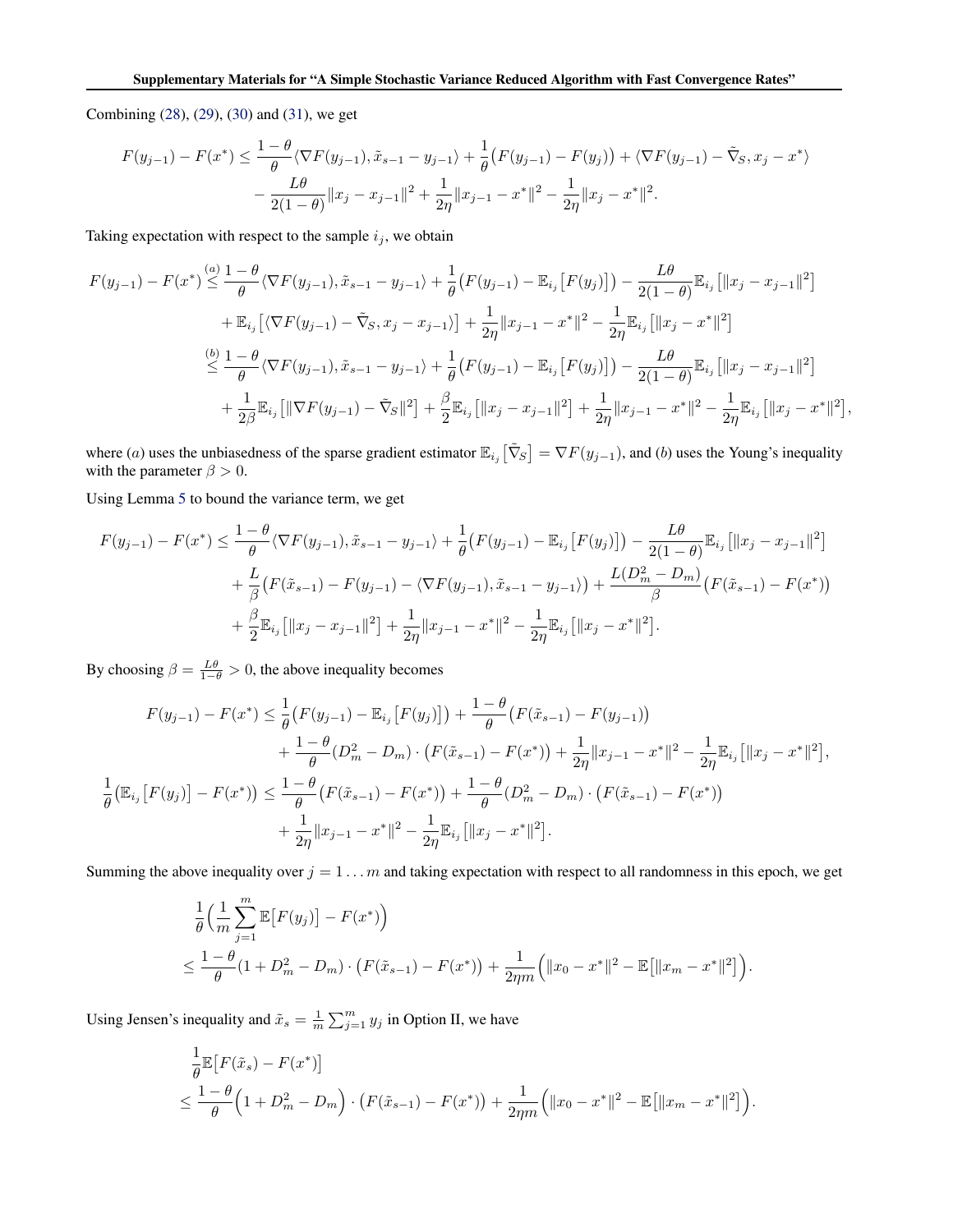In order to give a clean proof, we set  $\tilde{D}_s \triangleq F(\tilde{x}_s) - F(x^*)$ ,  $P_0^s \triangleq ||x_0^s - x^*||^2$  and the terms that related to  $D_m$  as  $\zeta = D_m^2 - D_m$ . Then the inequality becomes

$$
\label{eq:4.1} \begin{aligned} \frac{1}{\theta}\mathbb{E}\big[\tilde{D}_s\big] &\leq \frac{1-\theta}{\theta}(1+\zeta)\cdot \tilde{D}_{s-1} + \frac{1}{2\eta m}\mathbb{E}\big[P_0^s-P_m^s\big],\\ \frac{\theta+\theta\zeta-\zeta}{\theta}\cdot\mathbb{E}\big[\tilde{D}_s\big] &\leq \frac{1-\theta}{\theta}(1+\zeta)\cdot\mathbb{E}\big[\tilde{D}_{s-1}-\tilde{D}_s\big] + \frac{1}{2\eta m}\mathbb{E}\big[P_0^s-P_m^s\big]. \end{aligned}
$$

Suppose we run S epochs before a restart. By summing the above inequality over  $s = 1 \dots S$ , we get

$$
\frac{\theta + \theta \zeta - \zeta}{\theta} \cdot \sum_{s=1}^{S} \mathbb{E} \big[ \tilde{D}_s \big] \le \frac{1 - \theta}{\theta} (1 + \zeta) \cdot \mathbb{E} \big[ \tilde{D}_0 - \tilde{D}_S \big] + \frac{1}{2\eta m} \mathbb{E} \big[ P_0^1 - P_m^S \big].
$$

Choosing the initial vector for next S epochs as  $x_0^{new} = \frac{1}{S} \sum_{s=1}^{S} \tilde{x}_s$ , we have

$$
\mathcal{S} \cdot \frac{\theta + \theta \zeta - \zeta}{\theta} \cdot \mathbb{E} \left[ \tilde{D}_0^{new} \right] \le \frac{1 - \theta}{\theta} (1 + \zeta) \cdot \mathbb{E} \left[ \tilde{D}_0 - \tilde{D}_\mathcal{S} \right] + \frac{1}{2\eta m} \mathbb{E} \left[ P_0^1 - P_m^{\mathcal{S}} \right]
$$

$$
\stackrel{(*)}{\le} \left( \frac{(1 - \theta)(1 + \zeta)}{\theta} + \frac{1}{\eta m \sigma} \right) \cdot \tilde{D}_0,
$$

$$
\mathbb{E} \left[ \tilde{D}_0^{new} \right] \le \frac{(1 - \theta) \cdot (1 + \zeta) + \frac{\theta}{\eta m \sigma}}{\mathcal{S} \cdot (\theta + \zeta \theta - \zeta)} \tilde{D}_0,
$$

where ( $\star$ ) uses the  $\sigma$ -strongly convexity of  $F(\cdot)$  and  $\tilde{x}_0 = x_0^1$ , that is,  $P_0^1 \leq \frac{2}{\sigma} \tilde{D}_0$ .

Setting  $S = \left[2 \cdot \frac{(1-\theta)\cdot(1+\zeta)+\frac{\theta}{\eta m\sigma}}{\theta+\zeta\theta-\zeta}\right]$ , we have that  $\tilde{D}_0$  decreases by a factor of at least  $\frac{1}{2}$  every S rounds of epochs. So in order to achieve an  $\epsilon$ -additive error, we need totally  $O(\log \frac{\tilde{D}_0}{\epsilon})$  restarts of the above procedure.

#### C.2.1. PARAMETER SETTING FOR TWO CASES

(I) Consider the first case with  $\frac{m}{\kappa} \leq \frac{3}{4}$ , by choosing identical parameters settings  $\eta = \sqrt{\frac{1}{3\sigma mL}}$ ,  $\theta = \sqrt{\frac{m}{3\kappa}} \leq \frac{1}{2}$  and  $m = \Theta(n)$  as in Section [3](#page--1-0) (so the constraint [\(27\)](#page-9-0) is satisfied), we have

$$
S = \left[2 \cdot \frac{2 - (\theta + \zeta \cdot (\theta - 1))}{\theta + \zeta \cdot (\theta - 1)}\right].
$$

Imposing an additional constraint on the sparse variance:  $\zeta \leq \sqrt{\frac{m}{4\kappa}}$ , we have  $\mathcal{S} = O(\sqrt{\frac{\kappa}{n}})$ , which means that the total oracle complexity is

$$
\mathcal{O}\left(\mathcal{S} \cdot O\left(\log \frac{\tilde{D}_0}{\epsilon}\right) \cdot (m+n)\right) = \mathcal{O}\left(\sqrt{\kappa n} \log \frac{F(\tilde{x}_0) - F(x^*)}{\epsilon}\right)
$$

(II) Consider another case with  $\frac{m}{\kappa} > \frac{3}{4}$  and  $\zeta \le C_{\zeta}$ , let  $\hat{\theta} \triangleq \frac{C_{\zeta}+0.5}{C_{\zeta}+1}$ , by choosing  $\theta = \frac{\zeta+0.5}{\zeta+1} \in [0.5, \hat{\theta}], \eta = \frac{1-\hat{\theta}}{2m\sigma\hat{\theta}} \le \frac{1-\theta}{L\theta(2-\theta)}$  (the constraint [\(27\)](#page-9-0) is sa  $\mathcal{O}(n \log \frac{F(\tilde{x}_0) - F(x^*)}{\epsilon})$  $\frac{-F(x^*)}{\epsilon}$ ).

# C.2.2. DISCUSSION ABOUT SPARSE VARIANCE BOUND (LEMMA [4](#page-6-0) AND LEMMA [5\)](#page-7-0)

In the dense update case (with  $D_m = 1$ ), we see that Lemma [5](#page-7-0) degenerates to Lemma [1,](#page-0-0) this bound is much tighter than the bound in Lemma [4](#page-6-0) (Lemma [4](#page-6-0) is identical for both the sparse and dense cases).

However, in the sparse update case, Lemma [5](#page-7-0) highly correlates with dataset sparsity ( $\propto D_m^2$ ), which could be much looser than Lemma [4](#page-6-0) in some extreme cases (imagine a dataset with some dimensions contain only one entry among the  $n$  samples, so  $D_m = n$ ). Unfortunately, our MiG algorithm (as well as Katyusha) relies on canceling the additional variance term to yield a tight correlation inside one iteration:

$$
F(\tilde{x}_{s-1}) - F(y_{j-1}) - \boxed{\langle \nabla F(y_{j-1}), \tilde{x}_{s-1} - y_{j-1} \rangle} \rightarrow \text{ canceled by coupling term } (1 - \theta)\tilde{x}_s
$$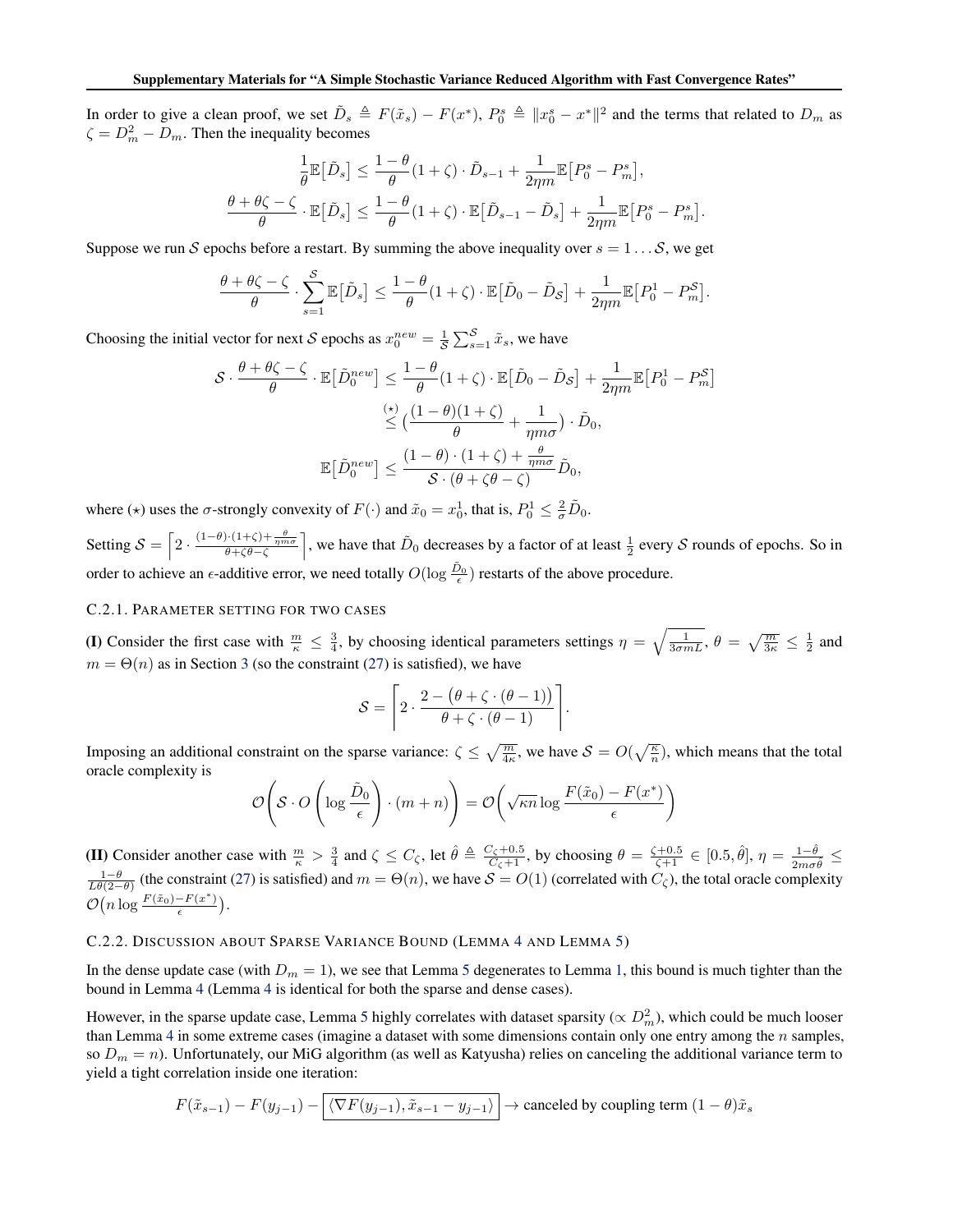<span id="page-12-0"></span>If  $D_m$  is as large as n, the oracle complexity in Theorem [4](#page--1-0) could be even worse than that in Theorem [3.](#page--1-0)

It is still an open problem whether we can have a tighter variance bound in the sparse update setting that is uncorrelated with  $D_m$ .

#### C.3. Proof of Theorem [5](#page--1-0)

Here we analyze Algorithm [4](#page--1-0) based on the "perturbed iterate analysis" framework [\(Mania et al.,](#page--1-0) [2017\)](#page--1-0).

To begin with, we need to specify the iterates labeling order, which is crucial in our asynchronous analysis.

*Choice of labeling order.* There are "Before Read" [\(Mania et al.,](#page--1-0) [2017\)](#page--1-0) and "After Read" [\(Leblond et al.,](#page--1-0) [2017\)](#page--1-0) labeling schemes proposed in recent years which are reasonable in asynchronous analysis. Among these two schemes, "Before Read" requires considering the updates from "future", which leads to a complex analysis. "After Read" enjoys a simpler analysis but requires changing the order of sampling step to ensure uniform distributed samples<sup>16</sup>. In order to give a clean proof, we adopt the "After Read" labeling scheme and make the following assumptions:

Assumption C.1. *The labeling order increases after the step (14) in Algorithm [4](#page--1-0) finished, so the future perturbation is not included in the effect of asynchrony in the current step.*

**Assumption C.2.** *We explicitly assume uniform distributed samples and the independence of the sample*  $i_j$  *with*  $\hat{x}_{j-1}$ *.* 

In other words, we are analyzing the following procedure:

- 1. Inconsistent read the iterate  $\hat{x}_{j-1}$ .
- 2. Increase iterates counter j and sample a random index  $i_j$ .
- 3. Compute an update  $-\eta \cdot \tilde{\nabla}(\hat{y}_{j-1})$ .
- 4. Atomic write the update to shared memory coordinately.

From [\(Leblond et al.,](#page--1-0) [2017\)](#page--1-0), we can model the effect of asynchrony as follows:

$$
\hat{x}_j - x_j = \eta \sum_{k=(j-1-\tau)_+}^{j-2} \mathcal{S}_k^j \tilde{\nabla}(\hat{y}_k),\tag{32}
$$

where  $S_k^j$  is a diagonal matrix with entries in  $\{0, +1\}$ . This definition models the coordinate perturbation from the past updates. Here  $\tau$  represents the maximum number of overlaps between concurrent threads [\(Mania et al.,](#page--1-0) [2017\)](#page--1-0). We further denote  $\Delta = \max_{k=1...d} p_k$  following [\(Leblond et al.,](#page--1-0) [2017\)](#page--1-0), which provides a measure of sparsity.

Then we start our analysis with the iterate difference between "fake"  $y_j$  and  $x^*$ . By expanding the iterate difference and taking expectation with respect to the sample  $i_j$ , we get

$$
\mathbb{E}_{i_j} [||y_j - x^*||^2] = \mathbb{E}_{i_j} [||\theta(x_{j-1} - \eta \cdot \tilde{\nabla}(\hat{y}_{j-1})) + (1 - \theta)\tilde{x}_{s-1} - x^*||^2] \n= \mathbb{E}_{i_j} [||y_{j-1} - \eta \theta \cdot \tilde{\nabla}(\hat{y}_{j-1}) - x^*||^2] \n\stackrel{\text{(x)}}{=} ||y_{j-1} - x^*||^2 - 2\eta \theta \langle \nabla F(\hat{y}_{j-1}), \hat{y}_{j-1} - x^* \rangle + \eta^2 \theta^2 \mathbb{E}_{i_j} [||\tilde{\nabla}(\hat{y}_{j-1})||^2] \n+ 2\eta \theta \mathbb{E}_{i_j} [\langle \tilde{\nabla}(\hat{y}_{j-1}), \hat{y}_{j-1} - y_{j-1} \rangle],
$$
\n(33)

where ( $\star$ ) uses the unbiasedness  $\mathbb{E}_{i_j} \left[ \tilde{\nabla}(\hat{y}_{j-1}) \right] = \nabla F(\hat{y}_{j-1})$  and the independence Assumption C.2.

Using Lemma [4,](#page-6-0) we get the variance bound

$$
\mathbb{E}_{i_j} \left[ \| \tilde{\nabla}(\hat{y}_{j-1}) \|^2 \right] \le 4L \big( F(\hat{y}_{j-1}) - F(x^*) \big) + 4L \big( F(\tilde{x}_{s-1}) - F(x^*) \big). \tag{34}
$$

<sup>&</sup>lt;sup>16</sup>So there are always two versions (analyzed, implemented) of algorithms in the works with "After Read" scheme [\(Leblond et al.,](#page--1-0) [2017;](#page--1-0) [Pedregosa et al.,](#page--1-0) [2017\)](#page--1-0)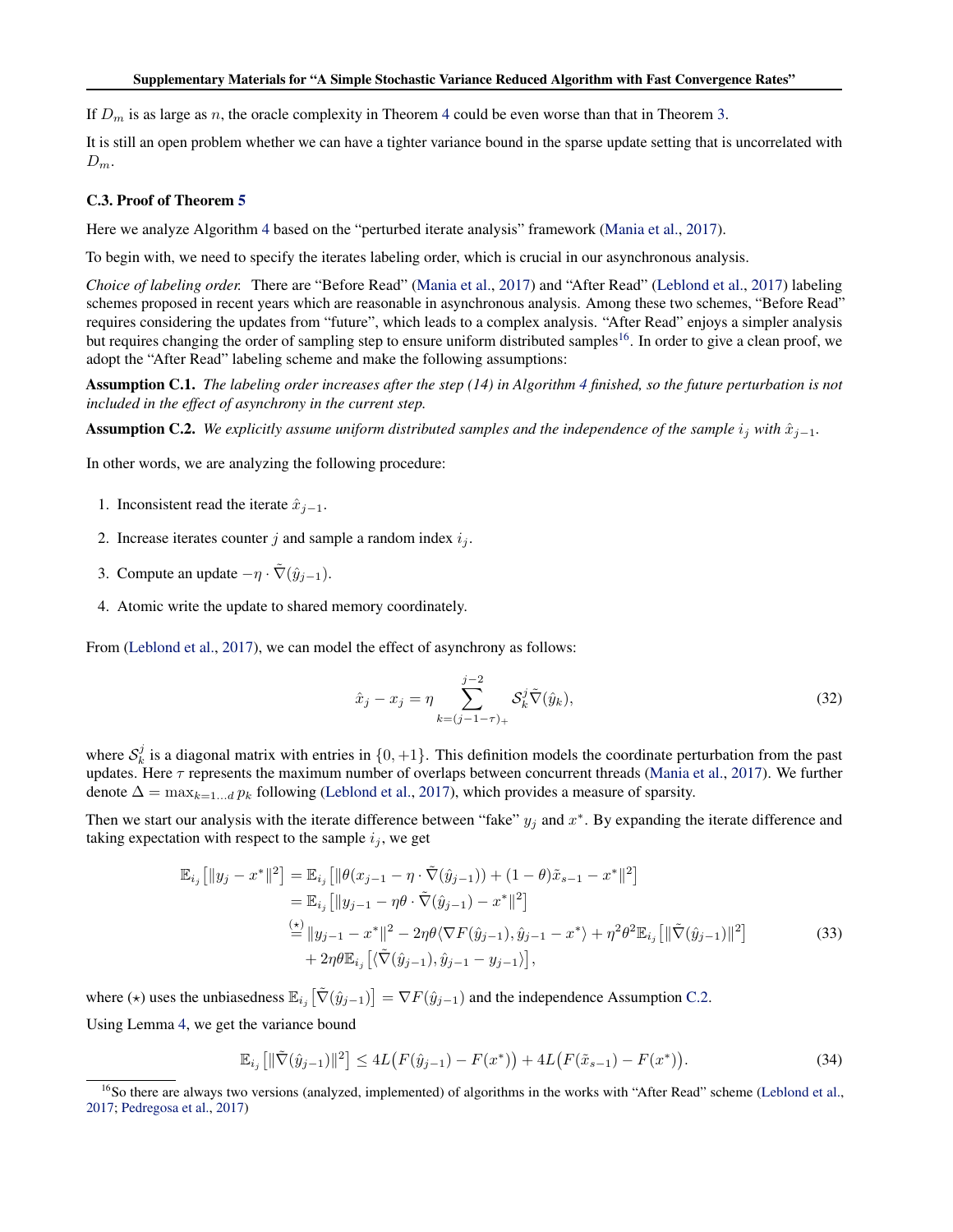<span id="page-13-0"></span>Using the  $\sigma$ -strongly convex of  $F(\cdot)$ , we can bound  $-\langle \nabla F(\hat{y}_{j-1}), \hat{y}_{j-1} - x^* \rangle$  as follows:

$$
\langle \nabla F(\hat{y}_{j-1}), \hat{y}_{j-1} - x^* \rangle \ge F(\hat{y}_{j-1}) - F(x^*) + \frac{\sigma}{2} \|\hat{y}_{j-1} - x^*\|^2
$$
  
\n
$$
\ge F(\hat{y}_{j-1}) - F(x^*) + \frac{\sigma}{4} \|y_{j-1} - x^*\|^2 - \frac{\sigma}{2} \|\hat{y}_{j-1} - y_{j-1}\|^2,
$$
\n(35)

where ( $\star$ ) uses the fact that  $||a + b||^2 \le 2||a||^2 + 2||b||^2$ .

Combining [\(33\)](#page-12-0), [\(34\)](#page-12-0) and (35), we get

$$
\mathbb{E}_{i_j} [||y_j - x^*||^2] \leq (1 - \frac{\eta \theta \sigma}{2}) ||y_{j-1} - x^*||^2 + \eta \theta \sigma ||\hat{y}_{j-1} - y_{j-1}||^2 + 2\eta \theta \mathbb{E}_{i_j} [\langle \tilde{\nabla}(\hat{y}_{j-1}), \hat{y}_{j-1} - y_{j-1} \rangle] \tag{36}
$$
  
+ 
$$
(4L\eta^2 \theta^2 - 2\eta \theta) (F(\hat{y}_{j-1}) - F(x^*)) + 4L\eta^2 \theta^2 (F(\tilde{x}_{s-1}) - F(x^*)).
$$

From Lemma 1 in [\(Leblond et al.,](#page--1-0) [2017\)](#page--1-0), we borrow the notations  $C_1 = 1 + \sqrt{\Delta} \tau$ ,  $C_2 =$ √  $\Delta + \eta \theta \sigma C_1$  and bound the asynchronous variance terms  $\|\hat{y}_{j-1} - y_{j-1}\|^2$ ,  $\mathbb{E}_{i_j} \left[ \langle \tilde{\nabla}(\hat{y}_{j-1}), \hat{y}_{j-1} - y_{j-1} \rangle \right]$  using [\(32\)](#page-12-0) as

$$
\mathbb{E}_{i_j} \left[ \langle \tilde{\nabla}(\hat{y}_{j-1}), \hat{y}_{j-1} - y_{j-1} \rangle \right] \le \frac{\eta \theta \sqrt{\Delta}}{2} \sum_{k=(j-1-\tau)_+}^{j-2} \|\tilde{\nabla}(\hat{y}_k)\|^2 + \frac{\eta \theta \sqrt{\Delta} \tau}{2} \mathbb{E}_{i_j} \left[ \|\tilde{\nabla}(\hat{y}_{j-1})\|^2 \right],\tag{37}
$$

$$
\|\hat{y}_{j-1} - y_{j-1}\|^2 \le \eta^2 \theta^2 (1 + \sqrt{\Delta}\tau) \sum_{k=(j-1-\tau)_+}^{j-2} \|\tilde{\nabla}(\hat{y}_k)\|^2.
$$
 (38)

Upper bounding the asynchronous terms in (36) using (37) and (38), we get

$$
\mathbb{E}_{i_j} [||y_j - x^*||^2] \leq (1 - \frac{\eta \theta \sigma}{2}) ||y_{j-1} - x^*||^2 + \eta^2 \theta^2 (\sqrt{\Delta} + \eta \theta \sigma (1 + \sqrt{\Delta} \tau)) \sum_{k=(j-1-\tau)_+}^{j-2} ||\tilde{\nabla}(\hat{y}_k)||^2 + (4L\eta^2 \theta^2 (1 + \sqrt{\Delta} \tau) - 2\eta \theta) (F(\hat{y}_{j-1}) - F(x^*)) + 4L\eta^2 \theta^2 (1 + \sqrt{\Delta} \tau) (F(\tilde{x}_{s-1}) - F(x^*)).
$$

Defining  $a_j \triangleq ||y_j - x^*||^2$ ,  $\hat{D}_{j-1} = F(\hat{y}_{j-1}) - F(x^*)$ ,  $\tilde{D}_{s-1} = F(\tilde{x}_{s-1}) - F(x^*)$  for a clean proof and rearranging, we obtain

$$
\mathbb{E}_{i_j}[a_j] \leq (1 - \frac{\eta \theta \sigma}{2})a_{j-1} + \eta^2 \theta^2 C_2 \sum_{k=(j-1-\tau)_+}^{j-2} ||\tilde{\nabla}(\hat{y}_k)||^2 + (4L\eta^2 \theta^2 C_1 - 2\eta \theta)\hat{D}_{j-1} + 4L\eta^2 \theta^2 C_1 \tilde{D}_{s-1},
$$
  

$$
(2\eta \theta - 4L\eta^2 \theta^2 C_1)\hat{D}_{j-1} \leq (a_{j-1} - \mathbb{E}_{i_j}[a_j]) + \eta^2 \theta^2 C_2 \sum_{k=(j-1-\tau)_+}^{j-2} ||\tilde{\nabla}(\hat{y}_k)||^2 + 4L\eta^2 \theta^2 C_1 \tilde{D}_{s-1},
$$
 (39)

where ( $\star$ ) uses the fact that  $1 - \frac{\eta \theta \sigma}{2} \leq 1$ .

Summing (39) over  $j = 1 ... m$  and taking expectation with all randomness in this epoch, we get

$$
(2\eta\theta - 4L\eta^2\theta^2C_1)\sum_{j=1}^m \mathbb{E}[\hat{D}_{j-1}] \le (a_0 - \mathbb{E}[a_m]) + \eta^2\theta^2C_2\sum_{j=1}^m \sum_{k=(j-1-\tau)_+}^{j-2} \mathbb{E}[\|\tilde{\nabla}(\hat{y}_k)\|^2] + 4L\eta^2\theta^2C_1m\tilde{D}_{s-1}.\tag{40}
$$

Then we focus on upper bounding the second term on the right side of (40),

$$
\sum_{j=1}^m \sum_{k=(j-1-\tau)_+}^{j-2} \mathbb{E}[\|\tilde{\nabla}(\hat{y}_k)\|^2] \leq \tau \sum_{j=1}^{m-1} \mathbb{E}[\|\tilde{\nabla}(\hat{y}_{j-1})\|^2] \leq \tau \sum_{j=1}^m \mathbb{E}[\|\tilde{\nabla}(\hat{y}_{j-1})\|^2] \leq 4L\tau \left(\sum_{j=1}^m \mathbb{E}[\hat{D}_{j-1}] + m\tilde{D}_{s-1}\right),
$$

where  $(\star)$  uses the variance bound [\(34\)](#page-12-0).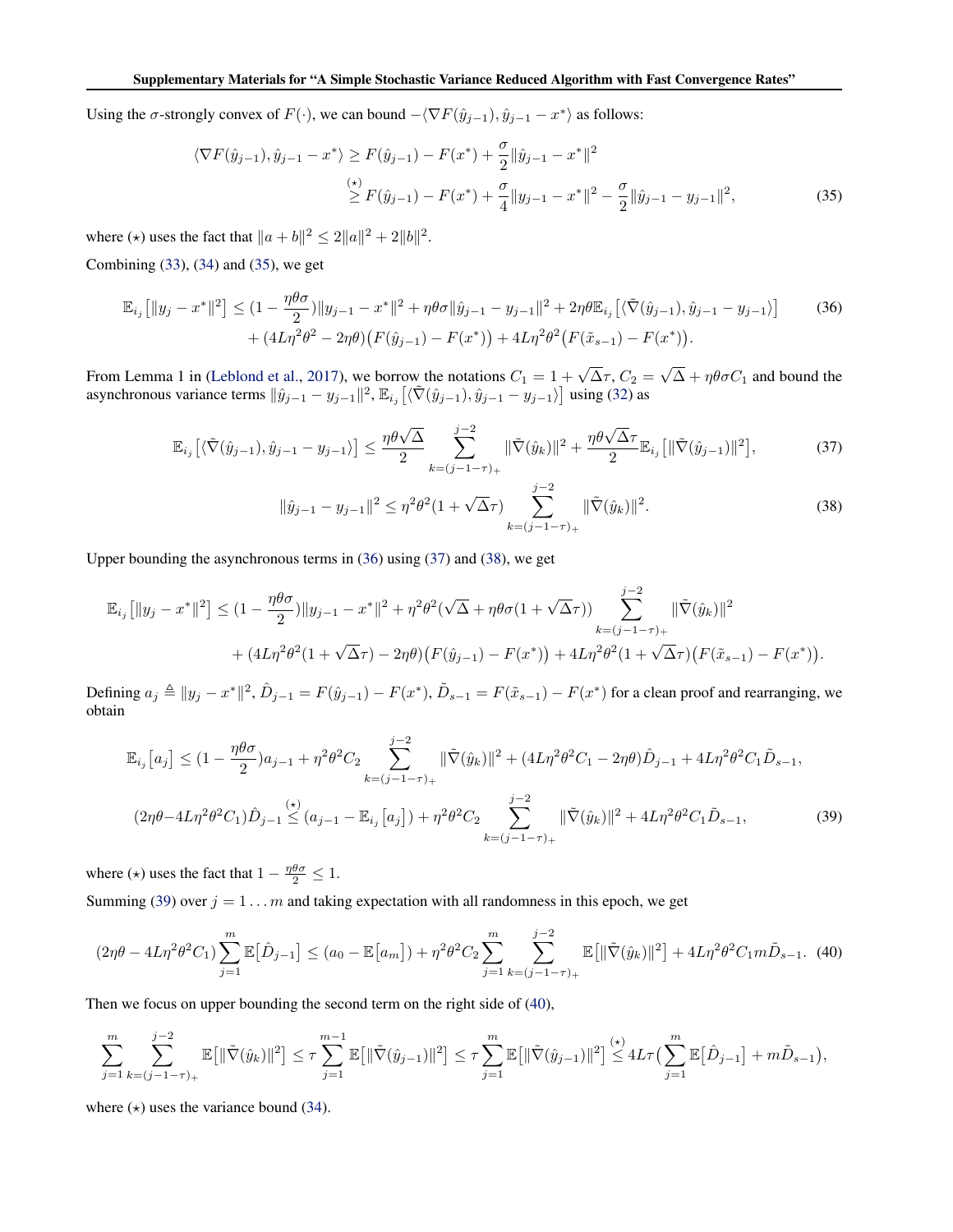Substituting the above inequality into [\(40\)](#page-13-0), we get

$$
\begin{aligned} (2\eta\theta-4L\eta^2\theta^2C_1-4L\eta^2\theta^2C_2\tau)\sum_{j=1}^m\mathbb{E}\big[\hat{D}_{j-1}\big] &\leq a_0+(4L\eta^2\theta^2C_1m+4L\eta^2\theta^2C_2\tau m)\tilde{D}_{s-1},\\ \tilde{D}_s &\leq \frac{\left(\star\right)}{(2\eta\theta-4L\eta^2\theta^2C_1m+4L\eta^2\theta^2C_2\tau m}\cdot\tilde{D}_{s-1}, \end{aligned}
$$

where ( $\star$ ) uses the  $\sigma$ -strongly convex of  $F(\cdot)$  and  $\tilde{x}_0 = x_0 = y_0$ ,  $\tilde{x}_s = \frac{1}{m} \sum_{j=0}^{m-1} \hat{y}_j$ . By choosing  $m = 60\kappa$ ,  $\eta = \frac{1}{5L}$ ,  $\theta = \frac{1}{6}$ , we get

$$
\tilde{D}_s \le \frac{2 + \frac{4}{15}(C_1 + C_2\tau)}{4 - \frac{4}{15}(C_1 + C_2\tau)} \cdot \tilde{D}_{s-1}.
$$

In order to ensure linear speed up,  $\tau$  needs to satisfy the following constraint:

$$
\rho \triangleq \frac{2 + \frac{4}{15}(C_1 + C_2\tau)}{4 - \frac{4}{15}(C_1 + C_2\tau)} \le 1.
$$

By simply setting  $\tau \leq \min\left\{\frac{5}{4\sqrt{3}}\right\}$  $\frac{5}{4\sqrt{\Delta}}, 2\kappa, \sqrt{\frac{2\kappa}{\sqrt{\Delta}}}$  $\frac{\kappa}{\Delta}$ , the above constraint is satisfied with  $\rho \le 0.979$ , which implies that the total oracle complexity is  $\mathcal{O}\left((n+\kappa)\log\frac{F(\dot{x}_0)-F(x^*)}{\epsilon}\right)$  $\frac{-F(x^*)}{\epsilon}$ ).

# D. Experimental Setup

All our algorithms were implemented in C++ and parameters were passed through MATLAB interface for fair comparison<sup>17</sup>. Detailed settings are divided into the following cases.

#### D.1. In Serial Dense Case

In this case, we ran experiments on the HP Z440 machine with single Intel Xeon E5-1630v4 with 3.70GHz cores, 16GB RAM, Ubuntu 16.04 LTS with GCC 4.9.0, MATLAB R2017b. We are optimizing the following binary problems with  $a_i \in \mathbb{R}^d, b_i \in \{-1, +1\}, i = 1 \dots m$ :

Logistic Regression: 
$$
\frac{1}{n} \sum_{i=1}^{n} \log (1 + \exp(-b_i a_i^T x)) + \frac{\lambda}{2} ||x||^2,
$$
  
 Ridge Regression: 
$$
\frac{1}{n} \sum_{i=1}^{n} (a_i^T x + b_i)^2 + \frac{\lambda}{2} ||x||^2,
$$
  
LASSO: 
$$
\frac{1}{n} \sum_{i=1}^{n} (a_i^T x + b_i)^2 + \lambda ||x||_1,
$$
 (41)

where  $\lambda$  is the regularization parameter.

We used datasets from LibSVM website<sup>18</sup>, including  $a9a$  (32,561 samples, 123 features), covtype.binary (581,012 samples, 54 features), w8a (49,749 samples, 300 features), ijcnn1 (49,990 samples, 22 features). We added one dimension as bias to all the datasets and then normalized all data vectors to 1 for the ease of experimental setup.

We mainly compared MiG with the following state-of-the-art algorithms:

• SVRG. For theoretical evaluation, we set the learning rate as  $\frac{1}{4L}$ , which is a reasonable learning rate for SVRG in theory. Otherwise in the strongly convex case, we tuned the learning rate. For non-smooth regularizers (e.g., LASSO), we ran Prox-SVRG [\(Xiao & Zhang,](#page--1-0) [2014\)](#page--1-0) instead.

<sup>&</sup>lt;sup>17</sup>The code of our method can be downloaded from the anonymous link:

[https://www.dropbox.com/s/1a5v1gvioqbjtv3/Async\\_Sparse\\_MiG.zip?dl=0](https://www.dropbox.com/s/1a5v1gvioqbjtv3/Async_Sparse_MiG.zip?dl=0).

<sup>18</sup>https://www.csie.ntu.edu.tw/∼cjlin/libsvmtools/datasets/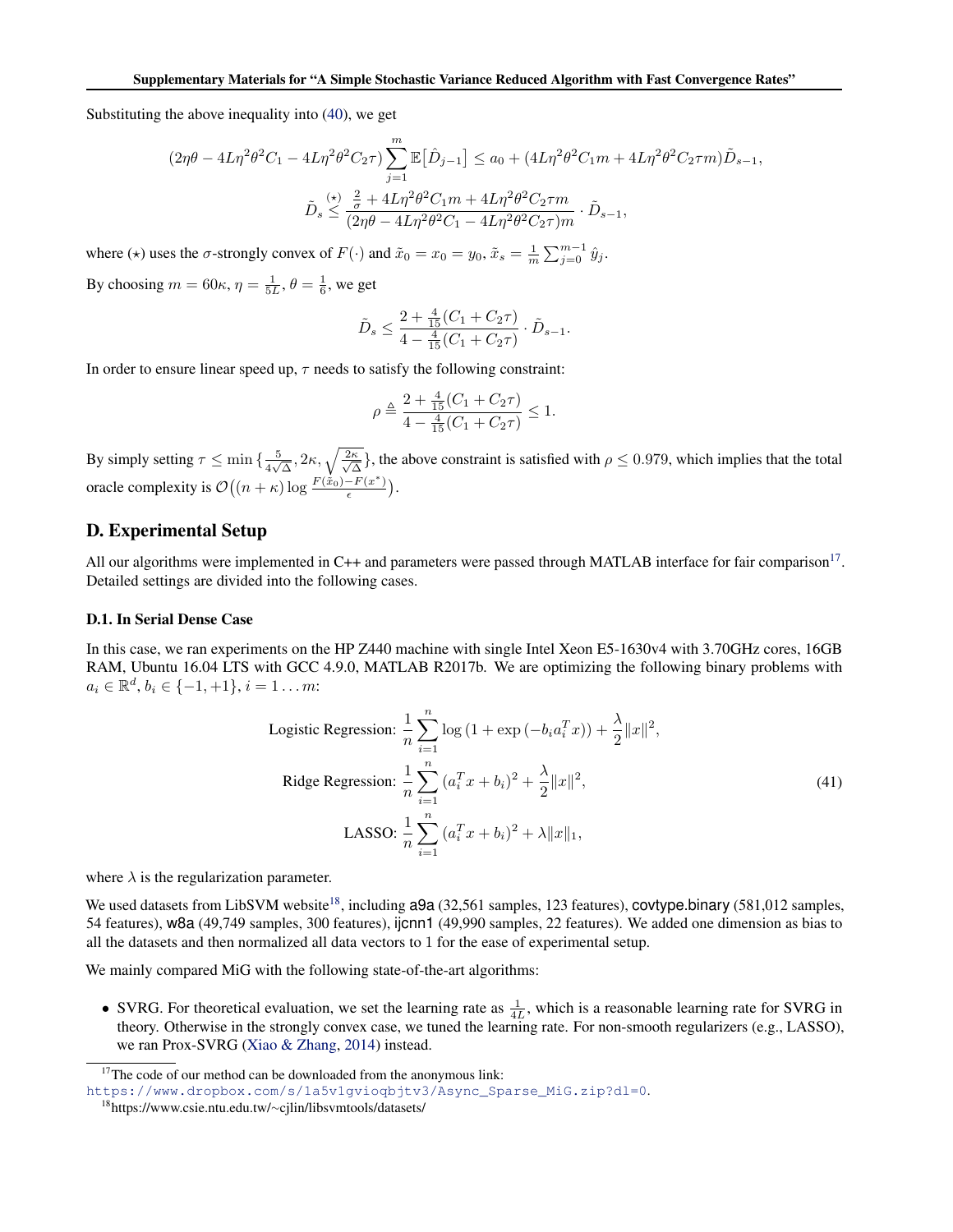- SAGA. For theoretical evaluation, we set the learning rate as  $\frac{1}{2(\sigma n+L)}$  following [\(Defazio et al.,](#page--1-0) [2014\)](#page--1-0). Otherwise (include the non-strongly convex case), we tuned the learning rate.
- Acc-Prox-SVRG. This algorithm is quite unstable if mini-batch size is set to 1, we set same learning rate as in SVRG and tuned the momentum parameter  $\beta$  [\(Nitanda,](#page--1-0) [2014\)](#page--1-0).
- Catalyst on SVRG. We set the same learning rate as in SVRG and carefully tuned the parameters  $\alpha_0$  and  $\kappa$  [\(Lin et al.,](#page--1-0) [2015\)](#page--1-0).
- Katyusha. As suggested by the author, we fixed  $\tau_2 = \frac{1}{2}$  (sometimes we tuned  $\tau_2$  for a better performance), set  $\eta = \frac{1}{3\tau_1 L}$ and tuned only  $\tau_1$  [\(Allen-Zhu,](#page--1-0) [2017\)](#page--1-0). For theoretical evaluation, we chose  $\tau_1 = \sqrt{\frac{m}{3\kappa}}$ . For Katyusha<sup>ns</sup>, we used  $\tau_1 = \frac{2}{s+4}, \alpha = \frac{1}{a\tau_1L}$  and tune a.
- MiG. Similarly, we set  $\eta = \frac{1}{3\theta L}$  and tuned only  $\theta$ . For theoretical evaluation, we chose  $\theta = \sqrt{\frac{m}{3\kappa}}$ . For MiG<sup>NSC</sup>, we chose  $\theta = \frac{2}{s+4}, \eta = \frac{1}{aL\theta}$  and tuned a.

More theoretical evaluation results for  $\ell$ 2-logistic regression and ridge regression problems are shown in Figures [1](#page--1-0) and [2,](#page--1-0) respectively, where the regularization parameter was set to some relatively small values, e.g.,  $10^{-6}$ ,  $10^{-7}$ , and  $10^{-8}$ .

More practical evaluation results (with parameter tuning for all the algorithms and for relatively large  $\lambda$ ) are shown in Figures [3](#page--1-0) and [4.](#page--1-0)

We also compared the performance of MiG<sup>NSC</sup> with that of all the algorithms mentioned above, as shown in Figures [5](#page-17-0) and [6,](#page-17-0) where the results are for the non-strongly convex logistic regression (i.e.,  $\lambda = 0$ ) and LASSO, respectively.



Figure 1. Theoretical evaluations of MiG and other state-of-the-art algorithms for solving  $\ell$ 2-logistic regression on covtype ( $\lambda = 10^{-7}$ , the first two figures) and **a9a** ( $\lambda = 10^{-7}$ , the last two figures).



Figure 2. Theoretical evaluations of MiG and other state-of-the-art algorithms for solving ridge regression on **covtype** ( $\lambda = 10^{-8}$ , the first two figures) and **w8a** ( $\lambda = 10^{-6}$ , the last two figures).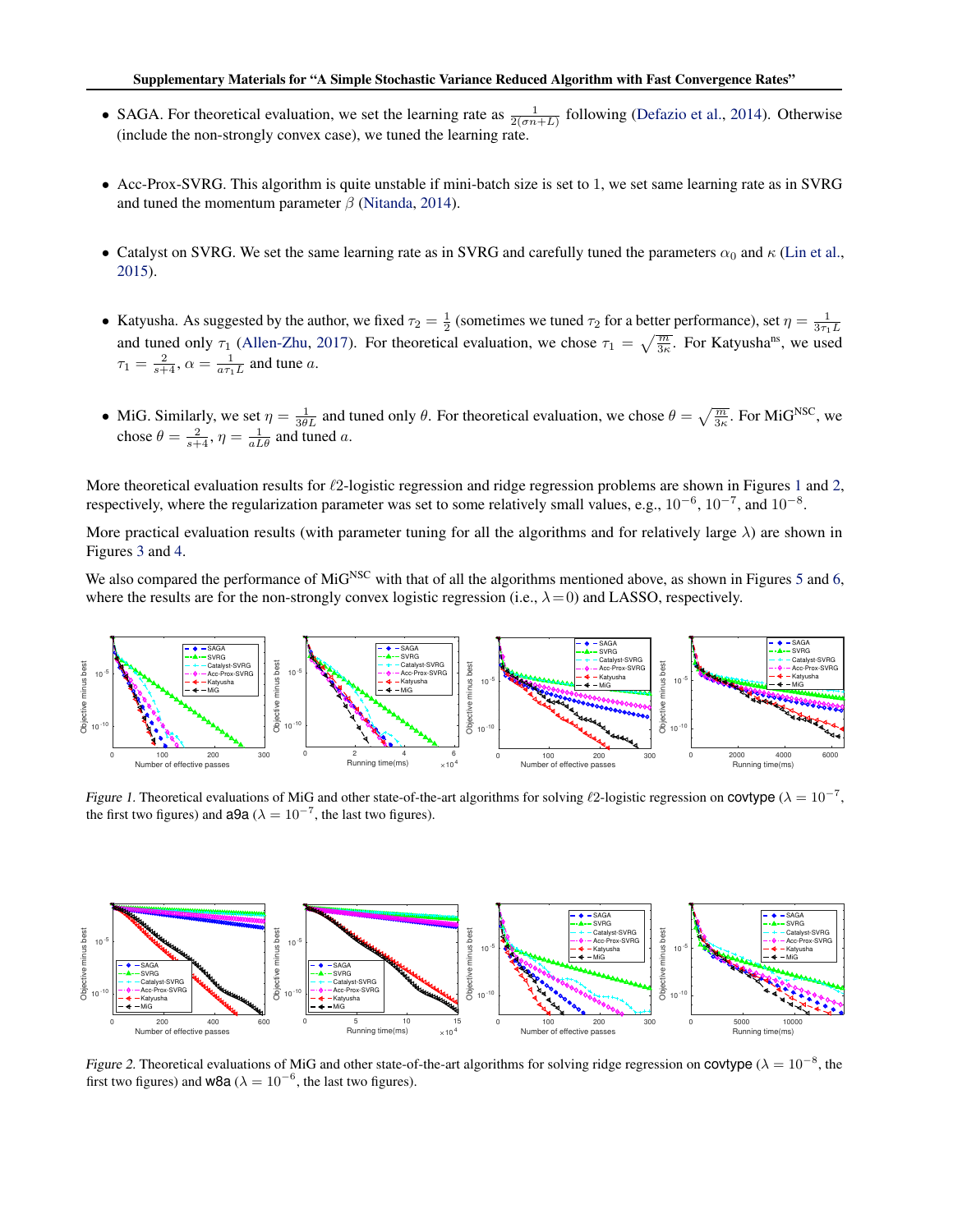

Figure 3. Practical evaluations of MiG and other state-of-the-art algorithms for solving  $\ell$ 2-logistic regression on covtype (a), ijcnn1 (b), w8a (c), and a9a (d).



Figure 4. Practical evaluations of MiG and other state-of-the-art algorithms for solving ridge regression on covtype (a), ijcnn1 (b), covtype (c), and w8a (d).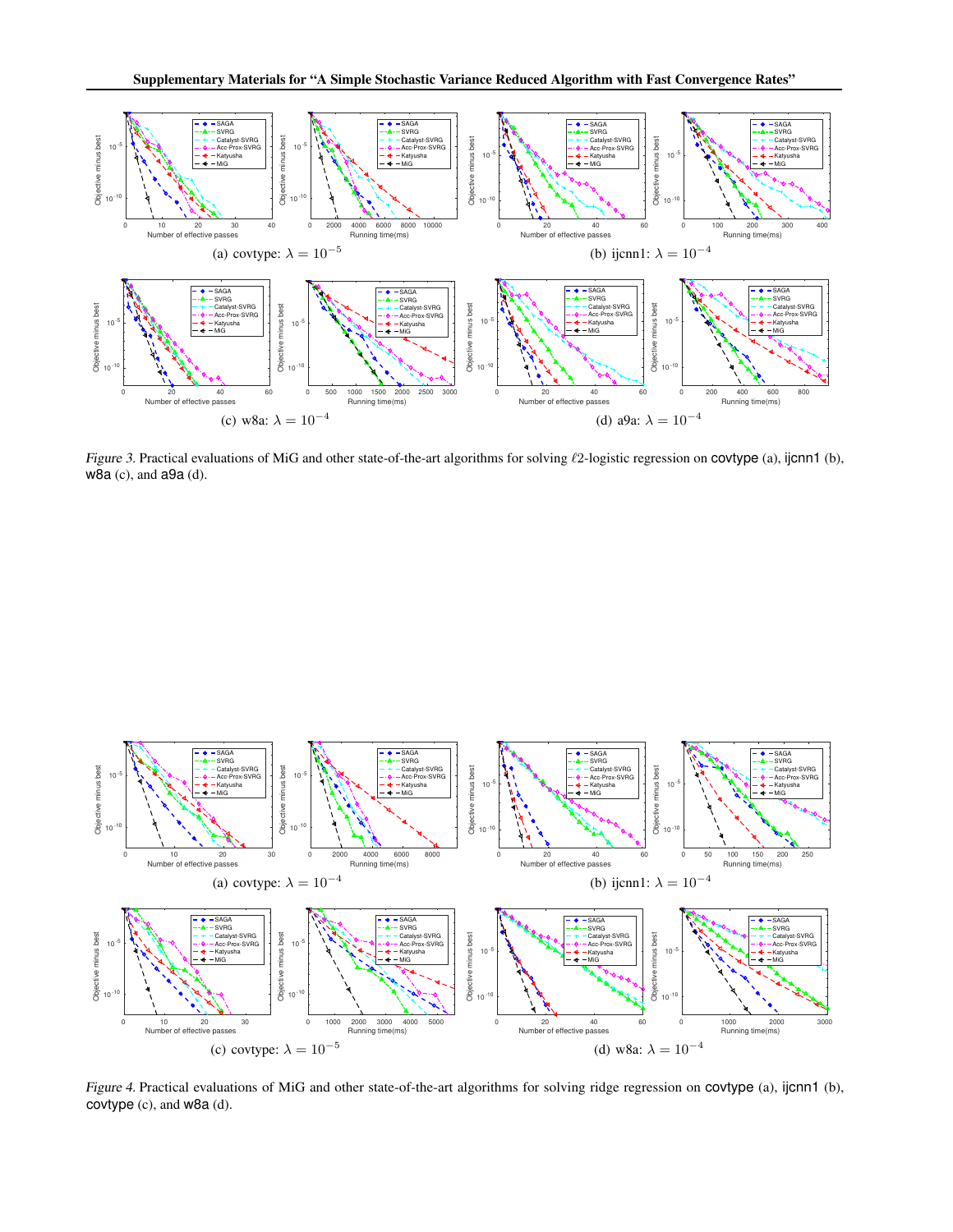<span id="page-17-0"></span>

Figure 5. Comparison of MiG<sup>NSC</sup> and other state-of-the-art algorithms for solving non-strongly convex logistic regression without regularizer (i.e.,  $\lambda = 0$ ) on a9a (the first two figures) and ijcnn1 (the last two figures).



Figure 6. Comparison of MiG<sup>NSC</sup> and other state-of-the-art algorithms for solving the non-strongly convex problem (LASSO) on covtype  $(\lambda = 10^{-6}$ , the first two figures) and **w8a**  $(\lambda = 10^{-7}$ , the last two figures).

#### D.2. In Asynchronous Sparse Case

Experiments in this setting were running on a server with 4 Intel Xeon E7-4820 v3 with 10 cores each 1.90GHz, 512 GB RAM, CentOS 7.4.1708 with GCC 4.8.5, MATLAB R2017a. Multi-threads experiments were running on certain CPU cores using numactl. We are optimizing the following smooth and strongly convex problem:

Logistic Regression: 
$$
\frac{1}{n}\sum_{i=1}^{n}\log\left(1+\exp\left(-b_{i}a_{i}^{T}x\right)\right)+\frac{\lambda}{2}\|x\|^{2},
$$

where  $\lambda$  is the regularization parameter. Notice that the  $\ell_2$  regularizer is dense with respect to the sample i, so we used the following sparse and unbiased stochastic gradient as in [\(Leblond et al.,](#page--1-0) [2017\)](#page--1-0):

$$
\nabla_i(x) = \nabla f_i(x) + \lambda D_i x.
$$

We tuned learning rates for ASAGA and KroMagnon, learning rate and  $\theta$  for MiG.

#### D.2.1. PARAMETER TUNING CRITERIA

For the relatively small RCV1 dataset, we carefully tuned the learning rate for ASAGA and KroMagnon to achieve best performance. For MiG, following theoretical intuition in the dense case, we first chose a large learning rate and then carefully tuned  $\theta$  to achieve best performance (thus the effect of  $\theta$  can be regard as stabilize iterates and allow for a larger learning rate).

For the KDD2010 dataset, we first made 3 subsets with 19,000 samples, 190,000 samples and 1,900,000 samples (corresponds to  $\lambda = 10^{-7}$ ,  $10^{-8}$  and  $10^{-9}$ ). Then we tuned parameters for them following the above criteria and finally used relatively "safe" parameter settings for the entire dataset.

## D.2.2. ON THE EFFECTIVENESS OF OUR ACCELERATION TRICK

In this part, we evaluated the effect of our acceleration trick in MiG. One can easily verify that when  $\theta$  is set to 1, the coupling term is neglected and the algorithm is quite similar to SVRG (different on the choice of the snapshot point). Based